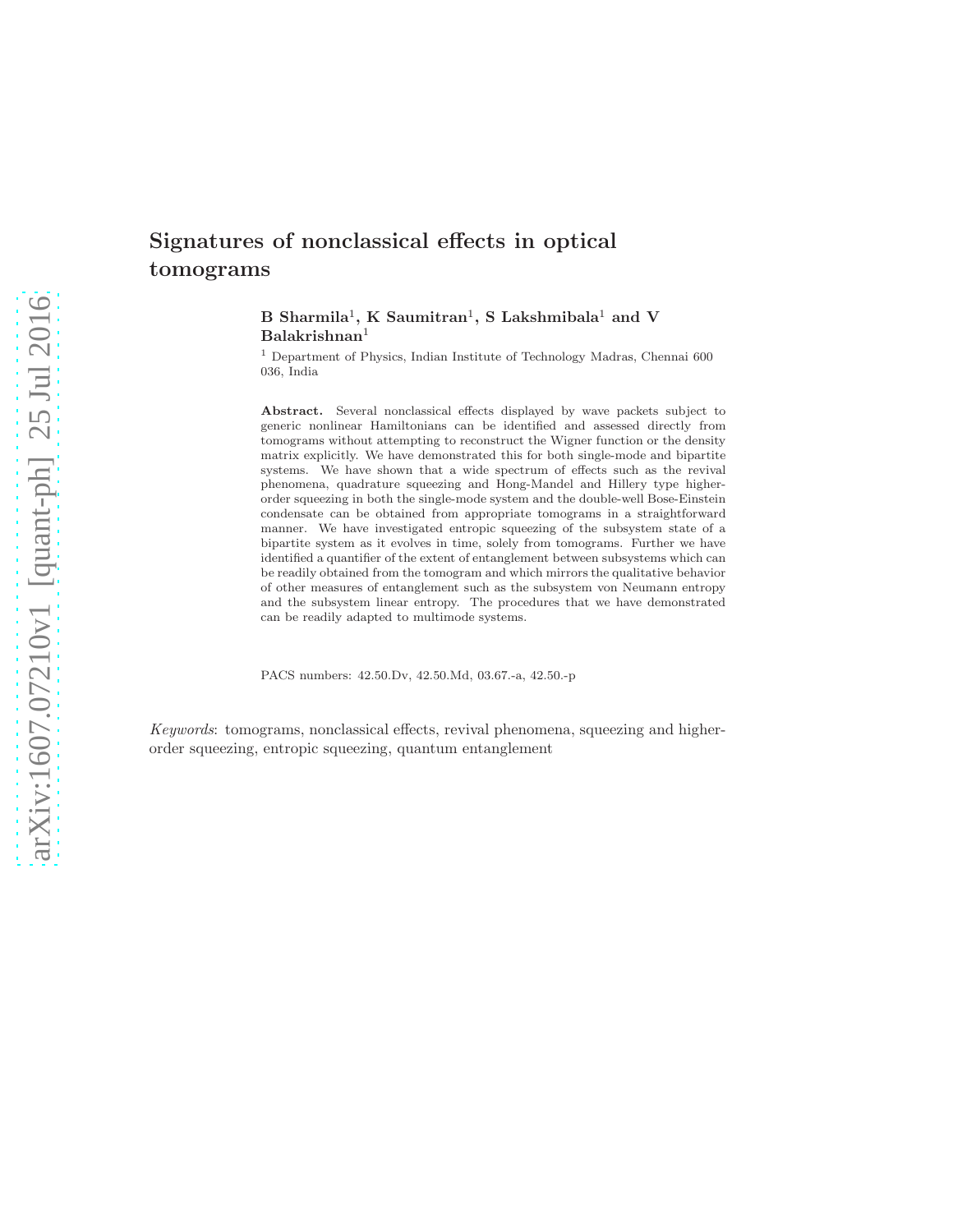#### 1. Introduction

Atom optics provides an ideal framework for investigating nonclassical effects such as squeezing of quantum states and revivals of quantum wave packets. Squeezing is intimately related to quantum noise reduction in the measurement of either of two noncommuting observables. In the case of a pair of quadrature observables, squeezing in one quadrature below the standard quantum noise limit is achieved at the expense of the other quadrature observable, consistent with the Heisenberg uncertainty relation. Detection of squeezed states of light [\[1\]](#page-15-0) provided early proof of this nonclassical effect. Further sensitive experiments on squeezed light have paved the way for coherent control of vacuum squeezing in the gravitational wave detection band [\[2\]](#page-15-1).

It is an interesting fact that in the case of a singlemode radiation field propagating through a Kerr-like medium [\[3\]](#page-15-2), governed by an effective Hamiltonian  $\hbar \chi a^{\dagger^2} a^2$  squeezing in a field quadrature occurs in the neighbourhood of revivals and two-subpacket fractional revivals of the field wave function. Here,  $a^{\dagger}$  and a are the photon creation and destruction operators satisfying the commutation relation  $[a, a^{\dagger}] = 1$ , and  $\chi$  is the third-order nonlinear susceptibility of the medium. An initial wave packet  $|\psi(0)\rangle$  governed by a nonlinear Hamiltonian is said to revive fully at an instant  $T_{rev}$  during its dynamical evolution if the wave packet  $|\psi(T_{rev})\rangle$  differs from  $|\psi(0)\rangle$  only by an overall phase. Thus at this instant the overlap  $|\langle \psi(0) | \psi(T_{rev}) \rangle|^2$  equals unity. While the Hamiltonian governing the evolution of the system must be nonlinear for wave packet revivals to occur this is not a sufficient condition, and very specific quantum interference between the basis states that comprise the wave packet is necessary for observing the revival phenomenon [\[4\]](#page-15-3). However, in one-dimensional systems at least near-revivals are expected to occur, signaled by  $|\langle \psi(0)|\psi(T_{rev})\rangle|^2$  approximately equal to unity [\[5\]](#page-15-4). The revival phenomenon has been observed in several physical systems [\[6\]](#page-15-5). In some of these, revivals *periodically* occur at integer multiples of  $T_{rev}$ . The system governed by the Kerr-like Hamiltonian  $\hbar \chi a^{\dagger^2} a^2$  is an example.

Under certain circumstances, fractional revivals of the wave packet can occur at specific instants between two successive revivals [\[7\]](#page-15-6). At these instants the initial wave packet becomes superposed copies of itself. For instance, at the instant of a k-subpacket fractional revival  $(k \text{ being a positive non-zero integer})$  of an initial coherent state the wave packet comprises k superposed coherent states each of amplitude less than that of the initial state. A new wrinkle appears in the revival scenario if the Kerr-like Hamiltonian above is modified to have an additional term proportional to  $a^{\dagger} a^3$ . The delicate balance between the coefficients of the Kerrlike term and this additional term can lead to superrevivals, i.e., revivals in a system with more than one time scale [\[8,](#page-15-7) [9\]](#page-15-8). These differ both in the qualitative aspects and in the instants of occurrence of revivals (or near-revivals) from the simpler case governed by the Kerr-like Hamiltonian. Super-revivals have been experimentally detected in systems of alkali atoms subject to an external field ( see for instance, [\[10\]](#page-15-9)).

While these systems can be effectively modeled with Hamiltonians which involve only the field operators, bipartite systems with Hamiltonians in which operators corresponding to both subsystems appear explicitly provide an ideal framework for examining a wider spectrum of nonclassical effects. In these systems even an initial factored product state of the individual subsystem states evolves in general, into different entangled states at different instants. The possibility of revivals of the initial state at a subsequent instant of time, the occurrence of analogues of fractional revivals of the initial state, two-mode squeezing, higher-order squeezing (i.e., squeezing in higher powers of quadrature observables) and the possibility of squeezing in the neighbourhood of full (or near-revivals) of the initial state etc., become very sensitive to the extent of entanglement and the ratio of the strengths of the nonlinearity and coupling between the subsystems.

While several bipartite systems have been investigated both theoretically and experimentally in this regard, an interesting candidate system on which more recently several experiments on nonclassical effects have been performed are Bose-Einstein condensates (BEC) trapped in a double well [\[11–](#page-15-10)[13\]](#page-15-11). These typically involve investigations on ultracold atoms confined by mesoscopic traps. The interference between atoms released from these traps is a sensitive probe of number squeezing. Such experiments have paved the way for applications in continuous-variable quantum information and quantum enhanced magnetometry.

Identifying the state of a system at instants when it displays nonclassical effects during temporal evolution is a challenging problem due to the fact that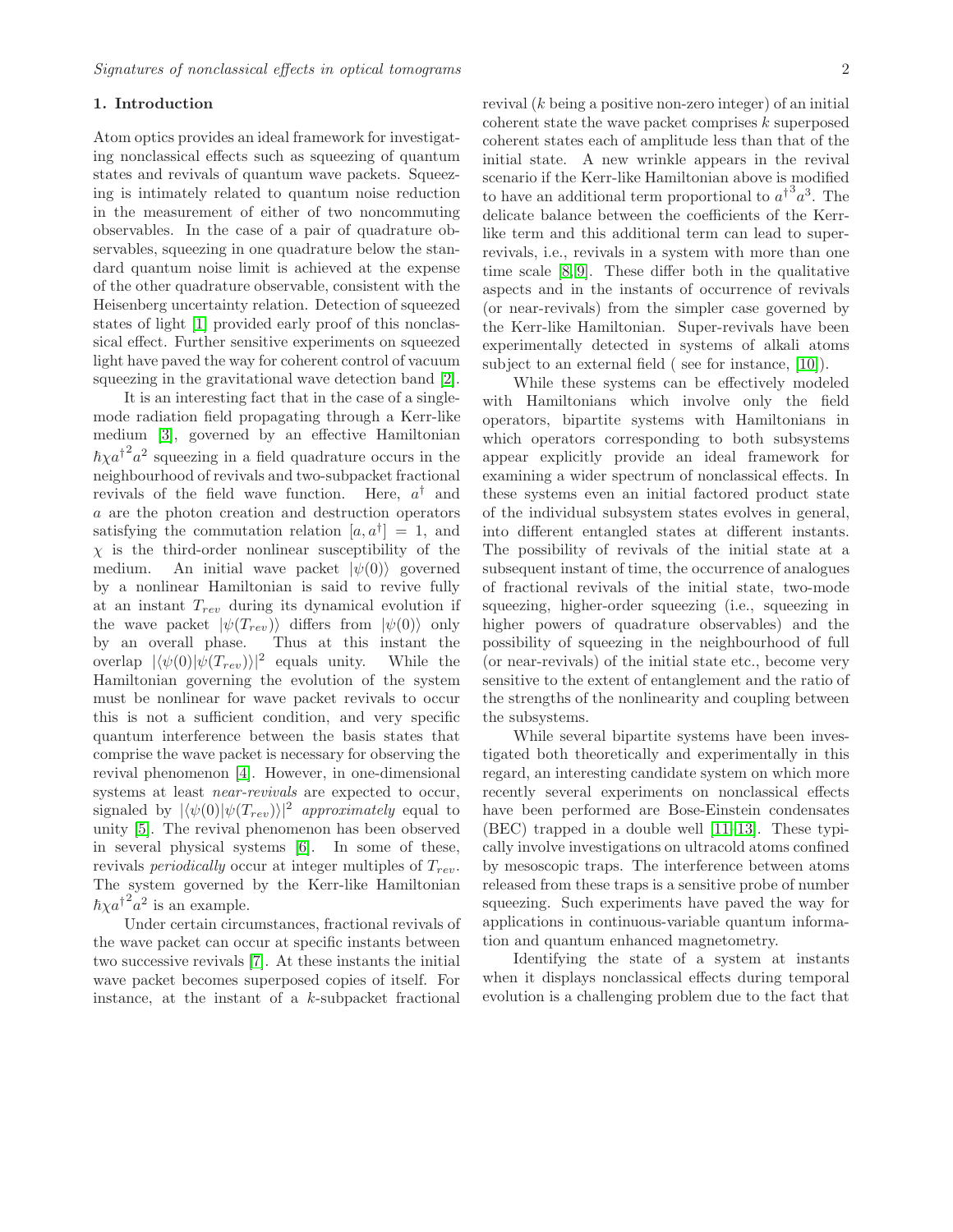in principle all moments of all relevant observables are needed for this purpose. In practice this is impossible and judicious experiments to measure an optimal set of appropriate tractable observables have to be performed. To be able to reconstruct a quantum state we therefore need a set of operators (quorum) whose statistics gives us *tomographically* complete information about the state. For optical tomography of a single-mode radiation field (i.e., a single system) the set of rotated quadrature operators [\[14,](#page-15-12) [15\]](#page-15-13) given by

$$
\mathbb{X}_{\theta} = \frac{1}{\sqrt{2}} (a^{\dagger} e^{i\theta} + a e^{-i\theta}), \tag{1}
$$

with  $\theta$  ranging from 0 to  $\pi$ , constitutes a quorum. The tomogram  $w(X_{\theta}, \theta)$  of a state with density matrix  $\rho$  is then given by [\[14,](#page-15-12) [16\]](#page-15-14)

<span id="page-2-0"></span>
$$
w(X_{\theta}, \theta) = \langle X_{\theta}, \theta | \rho | X_{\theta}, \theta \rangle. \tag{2}
$$

Here  $|X_{\theta}, \theta \rangle$  is the eigenvector of the quadrature operator  $\mathbb{X}_{\theta}$  with eigenvalue  $X_{\theta}$ , and is given by [\[17\]](#page-15-15)

$$
|X_{\theta}, \theta\rangle = \frac{1}{\pi^{1/4}} \exp\left(-\frac{X_{\theta}^2}{2} - \frac{1}{2} e^{i2\theta} a^{\dagger 2} + \sqrt{2} e^{i\theta} X_{\theta} a^{\dagger}\right) |0\rangle, \qquad (3)
$$

where  $|0\rangle$  is the zero-photon state. Clearly,  $\theta =$  $0 (\pi/2)$  corresponds to the position (momentum) quadrature. Essentially the tomogram is a collection of probability distributions corresponding to the quadrature operators and for every  $\theta$  it satisfies

$$
\int_{-\infty}^{\infty} dX_{\theta} w(X_{\theta}, \theta) = 1.
$$
 (4)

These ideas can be extended in a straightforward manner to multimode systems by introducing tomographic variables  $(X_{\theta_i}, \theta_i)$  for the *i*th subsystem of the multipartite system and defining quadrature operators corresponding to each of these pairs. Correspondingly, we have

$$
\int_{-\infty}^{\infty} dX_{\theta_1} \int_{-\infty}^{\infty} dX_{\theta_2} \dots \dots \int_{-\infty}^{\infty} dX_{\theta_i} \dots
$$

$$
w(X_{\theta_1}, \theta_1, X_{\theta_2}, \theta_2, \dots \dots) = 1.
$$
 (5)

(Here,  $\theta_i$  are constants and the above equation holds for all values of  $\theta_i$ ).

Obtaining the relevant tomograms from experiments is the first step in a somewhat cumbersome procedure for reconstructing the density matrix or the Wigner quasi-probability distribution, and hence the state. Homodyne measurements of the quorum of rotated quadrature operators are made on an ensemble of identical copies of the system and this quadrature histogram (the tomogram) is used for state reconstruction. Various stages in this procedure can be carried out only approximately and maximum likelihood estimates of the quantum state starting from the tomograms obtained experimentally, are inherently errorprone. It would therefore be very useful to 'read-off' as much information about a state directly from the tomogram itself. In particular, identifying signatures of nonclassical effects through simple manipulations of the relevant tomograms becomes an interesting and important exercise. As a step in this direction, a singlemode radiation field whose dynamics is governed by the Kerr-like Hamiltonian has been considered, and its tomograms at instants of fractional revivals obtained from the corresponding density operators (which are theoretically straightforward to calculate) and examined for signatures of nonclassical effects. It has been shown that at the instant of a k-subpacket fractional revival there are k 'strands' in the corresponding tomogram [\[18\]](#page-15-16). Further, tomograms of entangled states carry a considerable amount of information about the full system. Signatures of entanglement in the tomogram obtained at the output port of a quantum beamsplitter whose input is a factored product of a cat state and the vacuum state have also been investigated [\[19\]](#page-15-17). While these investigations employ the 'inverse procedure' of starting with the known state to obtain the tomogram, such studies on 'known' systems are necessary for acquiring knowledge about how tomographic patterns mirror nonclassical effects, so that state-reconstruction procedures can be avoided when examining nonclassical effects in new systems.

Many more detailed investigations need to be carried out before a good understanding can be obtained on how to infer nonclassical properties of a state from its tomogram. In single-mode systems in which super-revivals occur, straightforward correlations between tomograms and fractional revivals are in general not expected. Since several physical systems are governed by Hamiltonians with terms that have cubic and higher powers of the photon number operators it becomes both important and relevant to examine the connection between the nature of the tomogram and the revival phenomena in this case. Further, even in single-mode systems and simple bipartite systems with continuous variables, squeezing and higher-order squeezing properties have not been investigated by merely exploiting tomograms.

Another aspect concerns the fact that in a bipartite system we can define a probability distribution  $w(X_{\theta_i}, \theta_i)$   $(i = 1, 2)$  corresponding to the *i*th subsystem and correspondingly an information entropy  $S(\theta_i)$ which is the quantum analogue of the classical Shannon entropy. This is of the form  $-\int_{-\infty}^{\infty} dX_{\theta_i} w_i \log w_i$ . The quantity  $w_1 = w(X_{\theta_1}, \theta_1)$  for instance, is obtained by fixing  $\theta_2$  and integrating over  $X_{\theta_2}$ . For any fixed value of  $\theta_1$ , interesting properties of the entropy have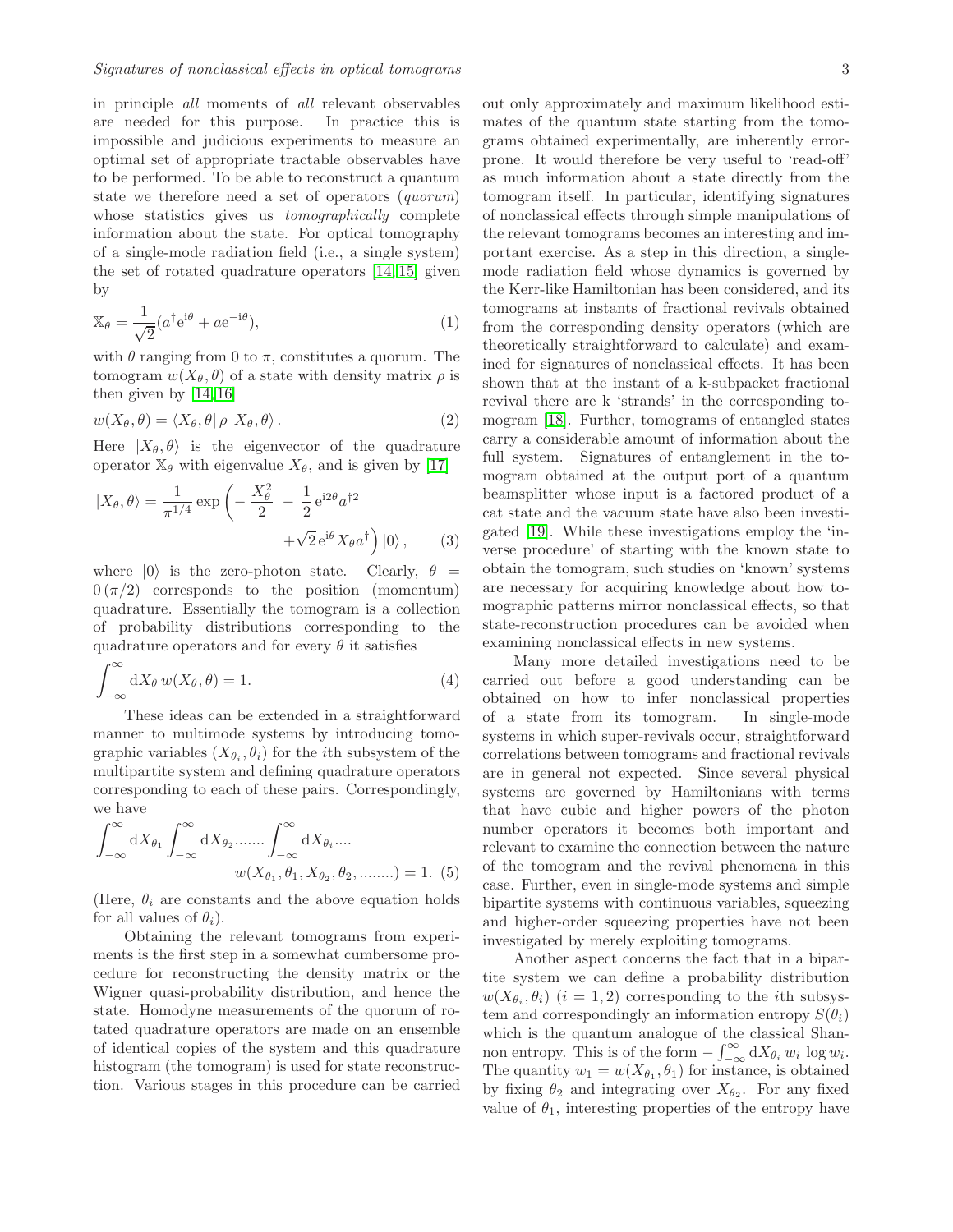been discussed [\[20\]](#page-15-18). For example,  $S(\theta_1)+S(\theta_1+\pi/2) \geq$  $(1 + \log \pi)$ . Clearly, if  $\theta_1$  is set equal to zero we obtain a 'position-momentum' entropic uncertainty relation. For Gaussian distributions, as happens for coherent states and the vacuum, this entropic sum satisfies the equality with both entropies being equal to  $(1/2)(1 +$  $\log \pi$ ). There is an upper bound on the entropy. Corresponding to the x-quadrature, the entropy  $S(x)$  in a state satisfies  $S(x) \le (1/2)[1 + \log \pi + \log(2(\Delta x)^2)],$ where  $(\Delta x)^2$  is the variance in x in that state. (Since the variance in the coherent state or in the vacuum is equal to  $1/2$ , it does not contribute to the information entropy of these states). Similar statements hold for the p-quadrature. As a consequence of this connection between the variance and the information entropy, a state can exhibit entropic squeezing if in either quadrature the entropy is less than  $(1/2)(1 + \log \pi)$ . This would evidently hold for states whose appropriate quadrature variance is between 0 and 1/2. The entropic uncertainty relation guarantees that a state cannot exhibit squeezing in both quadratures. It is evident that as the state of a bipartite system evolves in time the information entropy will also change. An interesting and useful exercise would be to estimate this entropy directly from the subsystem's tomogram corresponding to either quadrature. We will carry out this exercise for a double-well Bose-Einstein condensate in a later section. Another property of the bipartite system that we infer from the tomogram is the extent of entanglement between the two subsystems. This is usually quantified by the subsystem von Neumann entropy (SVNE) or the subsystem linear entropy (SLE) which are equal to zero for unentangled states. Both the SVNE and the SLE will have the same qualitative features. The SVNE corresponding to subsystem  $A$  is defined as

$$
S_A = -\text{Tr}(\rho_A \log \rho_A) = -\sum_i \lambda_i \log \lambda_i. \tag{6}
$$

Here  $\{\lambda_i\}$  are the eigenvalues of the reduced density matrix  $\rho_A$  of the subsystem A. The SLE corresponding to subsystem A is given by

$$
\delta_A = 1 - \text{Tr}(\rho_A^2) = 1 - \sum_i \lambda_i^2. \tag{7}
$$

 $\rho_A$  itself is obtained from the density matrix  $\rho$  of the full system by taking the trace over the basis states of B. Equivalently, we can examine the SVNE and the SLE of subsystem  $B$ , for which similar definitions hold. We obtain a quantifier of entanglement from the tomogram which closely mimics the behavior of both these entropies at every instant as the BEC evolves in time. We therefore establish that an entanglement measure can be directly obtained from the tomogram without reconstructing the state (equivalently the density matrix).

The plan of the paper is as follows: In the next section we examine the tomograms of a single-mode radiation field with an effective Hamiltonian of the form  $(\hbar \chi_1 a^{\dagger 2} a^2 + \hbar \chi_2 a^{\dagger 3} a^3)$ , with  $\chi_1$  and  $\chi_2$  being constants with appropriate physical dimensions. We directly obtain properties of full and fractional revivals, amplitude squeezing and higher-order squeezing from the instantaneous tomograms without indulging in state-reconstruction procedures. Since these effects are sensitive to the precise initial state considered, we have carried out our investigations with initial states  $|\alpha\rangle$  $(\alpha \in \mathbb{C})$  that exhibit ideal coherence and with states that depart from coherence in a quantifiable manner. The latter are 1-photon-added coherent states  $|\alpha, 1\rangle$ (PACS) and can be obtained from  $|\alpha\rangle$  by applying  $a^\dagger$ on it and normalizing the state. This state has been identified experimentally [\[21\]](#page-15-19) using quantum state tomography and is therefore an ideal candidate for our purpose. (In general an m-photon-added coherent state (m-PACS) is obtained by repeated application of  $a^{\dagger}$  m times on  $|\alpha\rangle$  and appropriately normalizing it).

In Section 3, we extend our investigations to a double-well BEC with interacting atomic species that have Kerr-like nonlinearities. We have identified and assessed the manner in which the revival phenomena and two-mode amplitude squeezing properties are manifested in this system for initial states which are factored products of the states of the individual subsystems. These are combinations of  $|\alpha\rangle$  and  $|\alpha, 1\rangle$  (the latter quantifying departure from macroscopic coherence of the initial condensate), with the understanding that the operators and number states refer in this case to the atomic species.

Further, the extent of entropic squeezing of the condensate in one of the wells as the system evolves in time, has been examined and the role played by the precise form of the initial state of the BEC in this context investigated directly from the tomograms at various instants. We have also identified a quantifier of the extent of entanglement between the two subsystems of condensates which can be inferred from the tomogram and compared its temporal behavior with that of the SVNE and the SLE.

We conclude with brief comments on the results of our investigations.

# 2. Single-mode system: A tomographic approach

### 2.1. Revivals and fractional revivals

In this section we investigate the manner in which full and fractional revivals are mirrored in tomograms as a single-mode system with Hamiltonian  $H =$  $(\hbar \chi_1 a^{\dagger^2} a^2 + \hbar \chi_2 a^{\dagger^3} a^3)$ , evolves in time. Recall that a and  $a^{\dagger}$  are respectively photon destruction and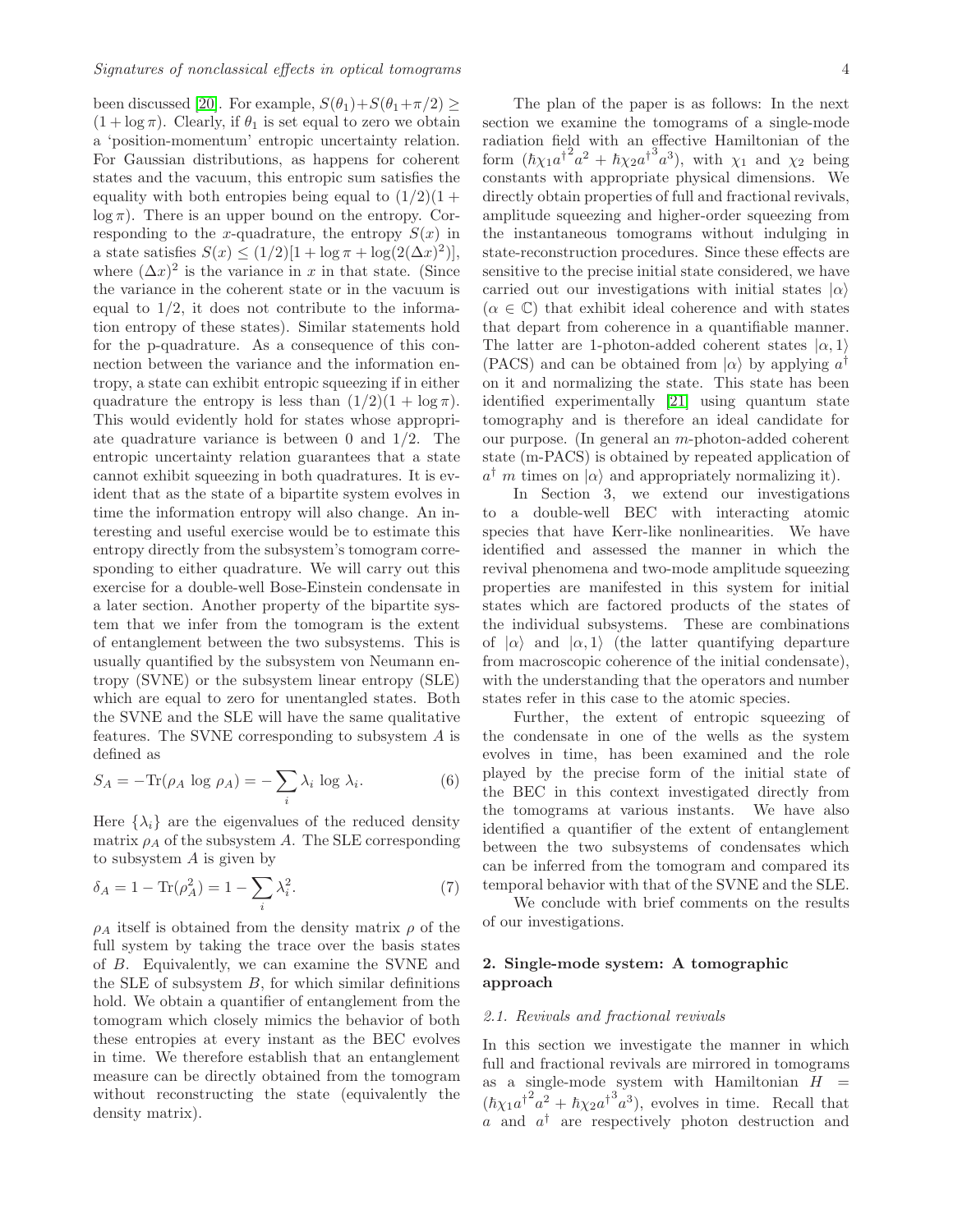creation operators. In what follows we set  $\hbar = 1$  for convenience.

Since we wish to investigate how each of the two terms in  $H$  affects the tomograms, we first consider a system with effective Hamiltonian  $H' = \chi a^{\dagger^3} a^3 =$  $\chi N(N-1)(N-2)$ , where  $N = a^{\dagger} a$  and  $\chi$  is a constant. The tomogram  $w(X_{\theta}, \theta)$  of a single-mode system can be seen to have the symmetry property

$$
w(X_{\theta}, \theta + \pi) = w(X_{\theta}, \theta), \tag{8}
$$

and hence information for  $0 \leq \theta < \pi$  is sufficient in principle, to reconstruct the state. However we choose the full range  $0 \leq \theta < 2\pi$  to help visualize various features of the tomogram better. A convenient expression for  $w(X_{\theta}, \theta)$  has been derived in terms of Hermite polynomials by realizing that

<span id="page-4-0"></span>
$$
|X_{\theta}, \theta \rangle = e^{i\theta a^{\dagger} a} |X \rangle, \qquad (9)
$$

where  $|X\rangle$  is the eigenstate of the position operator. It has been shown [\[22\]](#page-15-20) that as a consequence of [\(2\)](#page-2-0) and [\(9\)](#page-4-0) the tomogram of a normalized pure state  $|\psi\rangle$ , which can be expanded in the photon number basis as  $\sum_{n=0}^{\infty} c_n |n\rangle$ , is given by

<span id="page-4-1"></span>
$$
w(X_{\theta}, \theta) = \frac{e^{-X_{\theta}^2}}{\sqrt{\pi}} \left| \sum_{n=0}^{\infty} \frac{c_n e^{-in\theta}}{\sqrt{n! 2^{\frac{n}{2}}}} H_n(X_{\theta}) \right|^2, \qquad (10)
$$

where  $H_n(X_\theta)$  are Hermite polynomials. We will use this expression as the time-dependence is reflected only in the coefficients  $c_n$  of the number basis thus facilitating numerical computations.

We use the method of 'strand-counting' in the tomogram to study revival patterns. For a Kerr-like Hamiltonian it has been shown that the number of strands in a tomogram is equal to the number of subpackets at instants of fractional revivals [\[18\]](#page-15-16). A limitation in this method is that individual strands in the tomogram corresponding to a k-subpacket fractional revival will not be distinct for  $k$  sufficiently large (say 5 or more) due to quantum interference effects. However, to understand the broad features of revival phenomena it suffices to employ this procedure without resorting to state-reconstruction methods. We corroborate our numerical findings with analytical explanations for the revival patterns that we observe.

In the system with Hamiltonian  $H'$  it can be easily seen that an initial CS or PACS revives fully at instants  $T_{rev} = \pi / \chi$ . Hence we examine tomogram patterns at  $T_{rev}$  and at fractional revival times, i.e., at instants

$$
t = \frac{\pi}{l\chi} = \frac{T_{rev}}{l},\tag{11}
$$

where  $l$  is a positive integer. The tomograms of an initial CS corresponding to specific fractional revivals are shown in figures  $1(a)-(i)$ . We observe that at both  $t = 0$  (equivalently  $T_{rev}$ ) and  $T_{rev}/3$  the tomograms look similar. Again at instants  $T_{rev}/2$  and  $T_{rev}/6$  the tomograms are similar.

These features follow from the properties of the unitary time evolution operator corresponding to this system. It is known for instance that for the simpler system with Hamiltonian  $a^{\dagger^2} a^2$  the number of subpackets  $p$  of a wave packet at an instant of fractional revival  $T_{rev}/p$  is a consequence of the periodicity of the unitary time evolution operator which can be Fourier decomposed at that instant in the form

$$
U\left(T_{rev}/p\right) = \sum_{m=0}^{p-1} f_m \exp\left(-\frac{2\pi \mathrm{i} m}{p} N\right),\tag{12}
$$

where  $f_m$  is a Fourier coefficient. As a consequence, an initial state  $|\alpha\rangle$  evolves to a superposition of p coherent states at that instant [\[23\]](#page-15-21).

While the system at hand is more complicated, the full revival at  $T_{rev}/3$  is a simple consequence of the fact that  $n(n-1)(n-2)/3$  is even  $\forall n \in \mathbb{N}$ . Here,  $N |n\rangle = n |n\rangle$ , with  $\{|n\rangle\}$  denoting the photon number  $\sum_{m=0}^{\infty} c_n |n\rangle$ , the state at instant  $T_{rev}/3$  is basis. Hence corresponding to an initial state  $|\psi(0)\rangle =$ 

$$
\begin{aligned} \left| \psi(T_{rev}/3) \right\rangle &= U(T_{rev}/3) \left| \psi(0) \right\rangle \\ &= \sum_{n=0}^{\infty} e^{-i\pi n(n-1)(n-2)/3} c_n \left| n \right\rangle \\ &= \left| \psi(0) \right\rangle. \end{aligned}
$$

An analysis of the properties of the time evolution operator would, in principle, explain the appearance of a specific number of strands in the tomogram at different instants  $T_{rev}/l$ . However accounting for the number of strands in a tomogram is not always straightforward in this case, in contrast to the Kerrlike system.

We are now in a position to investigate tomogram patterns for the full Hamiltonian

$$
H = (\chi_1 a^{\dagger 2} a^2 + \chi_2 a^{\dagger 3} a^3). \tag{13}
$$

In this case,

$$
T_{rev} = \pi \, \text{LCM}\left(\frac{1}{\chi_1}, \frac{1}{\chi_2}\right). \tag{14}
$$

As before, we proceed to examine tomogram patterns at different instants of time. If the ratio  $\chi_1/\chi_2$ is irrational, revivals are absent and the generic tomogram at any instant is blurred. This is illustrated in figure [2](#page-5-1) for an initial CS with  $\alpha = \sqrt{10} \exp(i\pi/4)$ with  $\chi_1 = 2$ , and  $\chi_2 = \sqrt{2}$  at  $t = \pi/\chi_2$ .

For rational  $\chi_1/\chi_2$  revivals and fractional revivals are seen. Fractional revivals occur at instants  $T_{rev}/l$ as before, but the corresponding tomogram patterns are sensitive to the ratio  $\chi_1/\chi_2$ . We expect that for a given  $l$  the tomogram will have  $l$  strands as a consequence of the Kerr-like term in  $H$ . While this is one possibility, the effect of the cubic term in H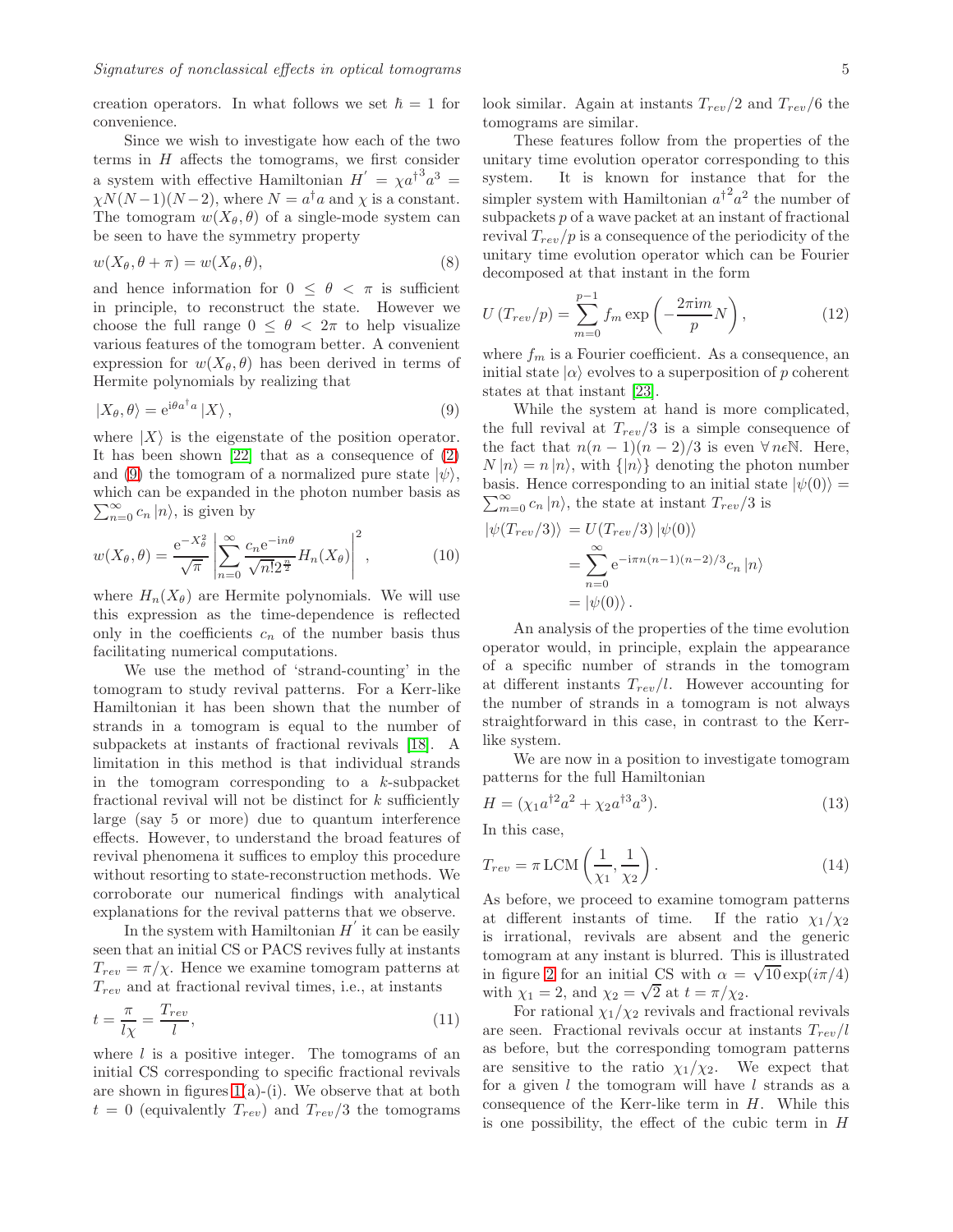<span id="page-5-0"></span>

Figure 1: Tomograms of an initial CS with  $\alpha = \sqrt{10}e^{i\pi/4}$  for a cubic Hamiltonian at instants (a) 0 and  $T_{rev}$ , (b)  $T_{rev}/2$ , (c)  $T_{rev}/3$ , (d)  $T_{rev}/4$ , (e)  $T_{rev}/5$ , (f)  $T_{rev}/6$ , (g)  $T_{rev}/9$ , (h)  $T_{rev}/12$ , and (i)  $T_{rev}/15$ .

<span id="page-5-1"></span>

Figure 2: Tomogram of an initial CS with  $\alpha =$  $\sqrt{10}e^{i\pi/4}$ ,  $\chi_1 = 2.0$  and  $\chi_2 = \sqrt{2}$  at  $t = \pi/\chi_2$ .

allows for the possibility of other tomogram patterns. We illustrate this for an initial CS with Hamiltonian H and  $\alpha = \sqrt{10} \exp(i\pi/4)$  in figures [3,](#page-6-0) [4,](#page-6-1) and [5.](#page-6-2) At  $t = T_{rev}/2$ , apart from the two-strand tomogram for  $\chi_1 = 1$  and  $\chi_2 = 2$ , one of the other possibilities is a four-strand tomogram for  $\chi_1 = 1$  and  $\chi_2 = 3$ (figure [3\)](#page-6-0). Similarly at  $t = T_{rev}/3$ , the tomogram has three strands for  $\chi_1 = 1$  and  $\chi_2 = 2$  and a single strand similar to the tomogram of a CS for  $\chi_1 = 3$  and  $\chi_2 = 4$ (figure [4\)](#page-6-1). At  $t = T_{rev}/4$  three specimen tomograms which are distinctly different from each other are shown in figures [5](#page-6-2) (a)-(c) for  $\chi_1 = 1$  and  $\chi_2 = 2$ ,  $\chi_1 = 1$  and  $\chi_2 = 3$  and  $\chi_1 = 1$  and  $\chi_2 = 4/3$  respectively.

These features can be explained on a case by case basis as before by examining the periodicity properties of the unitary time evolution operator at appropriate instants. It is however evident that the simple inference that an l-subpacket fractional revival is associated with an l-strand tomogram alone does not hold when more than one time scale is involved in the Hamiltonian, and there can be several tomograms possible at a given instant depending on the interplay between the different time scales in the system.

#### 2.2. Squeezing and higher-order squeezing

We now proceed to examine the squeezing and higher-order squeezing properties of the system with Hamiltonian  $H$ . Once again, our aim is to identify and assess these nonclassical effects directly from the tomogram without attempting to reconstruct the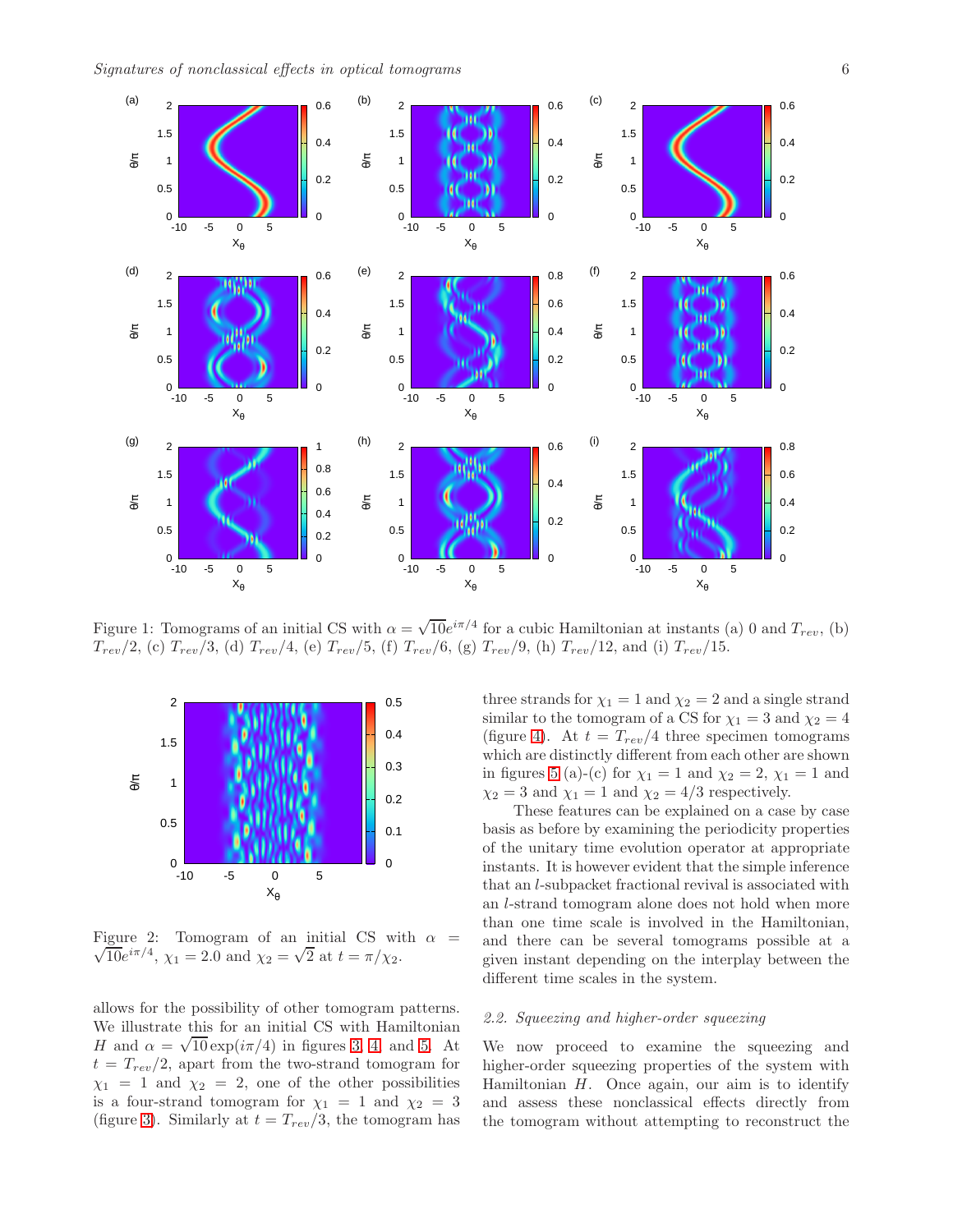<span id="page-6-2"></span>

Figure 5: Tomograms of an initial CS with  $\alpha = \sqrt{10}e^{i\pi/4}$  at  $t = \frac{T_{rev}}{4}$  for (a)  $\chi_1 = 1$  and  $\chi_2 = 2$ , (b)  $\chi_1 = 1$  and  $\chi_2 = 3$ , and (c)  $\chi_1 = 1$  and  $\chi_2 = 4/3$ .

<span id="page-6-0"></span>

<span id="page-6-1"></span>

Figure 3: Tomograms of an initial CS with  $\alpha =$  $\sqrt{10}e^{i\pi/4}$  at  $t = \frac{T_{rev}}{2}$  for (a)  $\chi_1 = 1$  and  $\chi_2 = 2$  and (b)  $\chi_1 = 1$  and  $\chi_2 = 3$ .

state of the system at any instant of time. The extent of quadrature squeezing at a given instant is essentially determined by the numerical value of the variance of the quadrature observables. The state of the system is said to be squeezed in  $x$  if the variance  $(\Delta x)^2 = \langle (x - \langle x \rangle)^2 \rangle$  is less than the variance of x in a CS  $|\alpha\rangle$ . Generalization of this definition to include higher-order squeezing allows for two possibilities. Hong-Mandel squeezing of order  $2q$ in x requires that  $\langle (x - \langle x \rangle)^{2q} \rangle$  for the given state is less than the corresponding expectation value for the

Figure 4: Tomograms of an initial CS with  $\alpha =$  $\sqrt{10}e^{i\pi/4}$  at  $t = \frac{T_{rev}}{3}$  for (a)  $\chi_1 = 1$  and  $\chi_2 = 2$  and (b)  $\chi_1 = 3$  and  $\chi_2 = 4$ .

CS. Here  $q = 2, 3, \ldots$  We will estimate the extent of Hong-Mandel squeezing by calculating the central moments of the probability distribution corresponding to the appropriate quadrature. For example, if we wish to determine the extent of second-order Hong-Mandel squeezing in the  $x$  quadrature, we simply calculate the fourth central moment of a horizontal cut of the tomogram at  $\theta = 0$ . Note that for  $q = 1$ , Hong-Mandel squeezing is identical to quadrature squeezing.

Hillery type squeezing of order  $q$  corresponds to squeezing in either of the pair of operators  $Z_1 = (a^q +$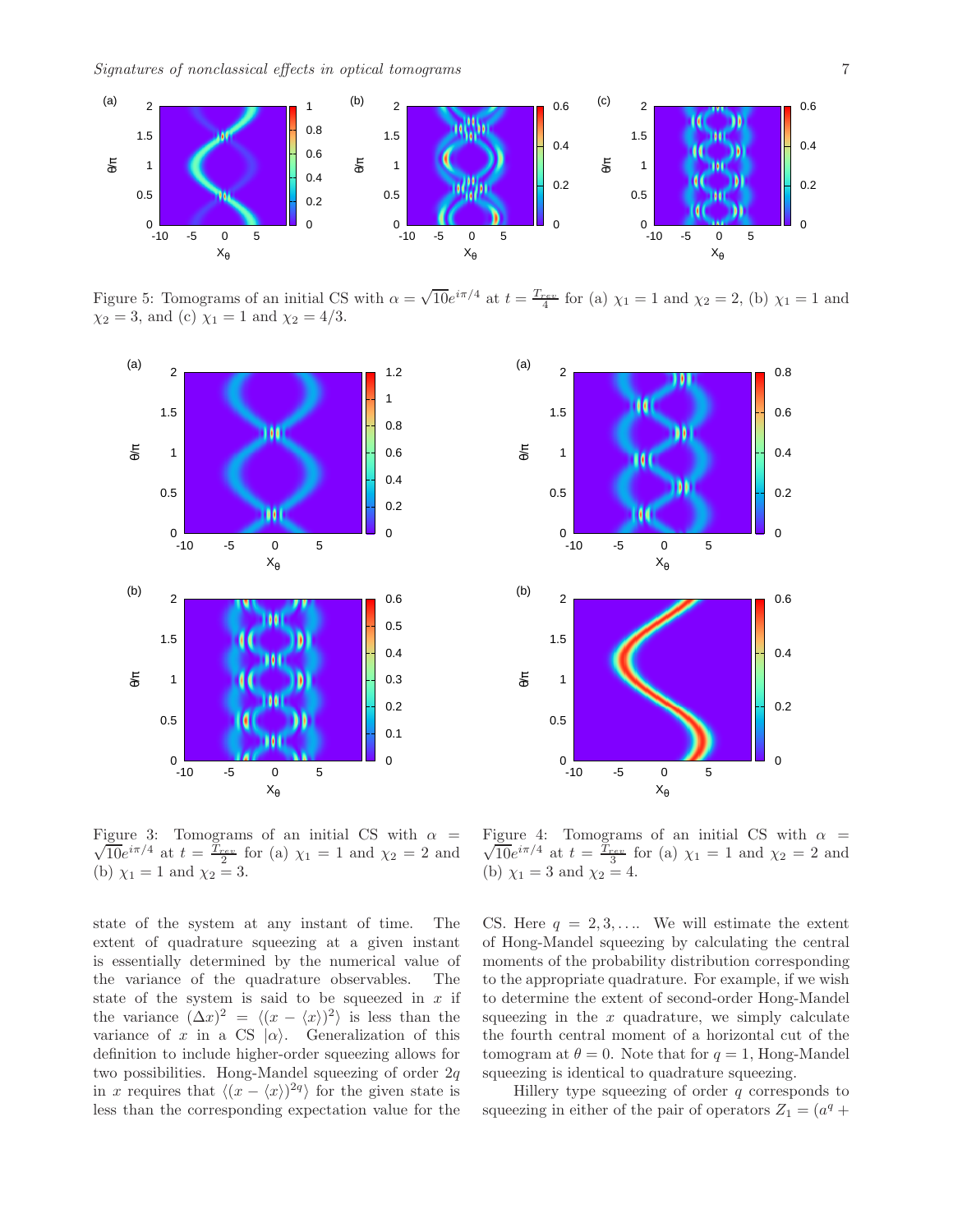$a^{\dagger q}$ / $\sqrt{2}$  and  $Z_2 = (a^q - a^{\dagger q})/\sqrt{2}$  i, where  $q = 2, 3, ...$ A useful quantifier  $D_q$  of qth-power squeezing in  $Z_1$  for instance, is defined [\[24\]](#page-15-22) in terms of the commutator  $[a^q, a^{\dagger q}] = F_q(N)$  as

$$
D_q = \frac{\langle (\Delta Z_1)^2 \rangle - |F_q(N)|}{|F_q(N)|}.
$$
\n(15)

where  $(\Delta Z_1)^2$  is the variance in  $Z_1$ . A similar definition holds for qth power squeezing in  $Z_2$ . We note that  $F_q(N)$  is a polynomial function of order  $(q-1)$  in N. A state is qth-power squeezed if  $-1 \le D_q < 0$ . It is clear that  $Z_1$  and  $Z_2$  cannot be obtained in a straightforward manner from the tomogram as they involve terms with products of powers of different rotated quadratures and hence cannot be assigned probability distributions directly from a set of tomograms.

However an illustrative treatment of the problem of expressing the expectation value of a product of moments of creation and destruction operators in terms of the tomogram  $w$  and Hermite polynomials [\[25\]](#page-15-23) leads to the result

$$
\langle a^{\dagger k} a^{l} \rangle = C_{kl} \sum_{m=0}^{k+l} \exp\left(-i(k-l)\left(\frac{m\pi}{k+l+1}\right)\right)
$$

$$
\int_{-\infty}^{\infty} dX_{\theta} w\left(X_{\theta}, \frac{m\pi}{k+l+1}\right) H_{k+l}(X_{\theta}), (16)
$$

where

$$
C_{kl} = \frac{k!l!}{(k+l+1)!\sqrt{2^{k+l}}}.
$$
\n(17)

This form is readily amenable to numerical computations. We therefore need to consider  $(k+l+1)$ values of the tomogram variable  $\theta$  in order to calculate a moment of order  $(k+l)$ . In a single tomogram, this amounts to using  $(k+l+1)$  probability distributions  $w(X_{\theta})$  corresponding to these chosen values of  $\theta$ , in order to calculate the squeezing parameter  $D_q$  from the tomogram without resorting to detailed state reconstruction. As the system evolves in time, the extent of squeezing at various instants are determined from the instantaneous tomograms in this manner.

For the squeezed vacuum,  $|\alpha\rangle$  and  $|\alpha, 1\rangle$  we have verified that the variance and hence the Hong-Mandel (equivalently Hillery type squeezing) properties inferred directly from tomograms are in excellent agreement with corresponding results obtained analytically by calculating the variance from the state. We have also computed  $\langle (\Delta x)^4 \rangle$ (equivalently the higher-order Hong-Mandel squeezing parameter) directly from the tomogram for initial states  $|\alpha\rangle$  and  $|\alpha, 1\rangle$  evolving under the Kerr-like Hamiltonian and the cubic Hamiltonian  $a^{\dagger}^3 a^3$ , setting  $\alpha = 1$  in both cases without loss of generality (see figures  $6(a)$  and  $(b)$ ). From these figures it is evident that independent of the precise nature of the initial

field state  $\langle (\Delta x)^4 \rangle$  oscillates more rapidly in the case of the cubic Hamiltonian compared to the Kerr-like Hamiltonian. Earlier these squeezing properties have been investigated for an initial CS and PACS evolving under a Kerr-like Hamiltonian by calculating  $\langle (\Delta x)^4 \rangle$ explicitly for the state at different times [\[3\]](#page-15-2). Our results from the tomograms for the Kerr-like Hamiltonian are in excellent agreement with these.

We have also examined the manner in which the squeezing properties depend on the numerical value of  $\alpha$ , directly from the relevant tomograms. For real  $\alpha$  in the range 0 to  $\sqrt{3}$  we have plotted  $D_1$  the quantifier of the extent of squeezing versus  $\nu = |\alpha|^2$  at the instant  $T_{rev}/2$  for an initial CS evolving under both the Kerr and cubic Hamiltonians (figure  $7(a)$ ). It is evident that the state is squeezed for a larger range of values of  $\nu$ in the case of the Kerr-like Hamiltonian than for the cubic Hamiltonian. Further the extent of squeezing as measured by the numerical value of  $D_1$  is more for a given  $\nu$  in the former case as compared to the latter.

For an initial state  $|\alpha, 1\rangle$  we have computed the extent of higher-order Hillery type squeezing from the tomograms over the range  $0 \leq \nu \leq 3$ , at  $T_{rev}/2$  for both Hamiltonians. While  $D_2$  is not negative for any  $\nu$  in this range for the cubic Hamiltonian, it becomes negative for  $\nu \geq 0.8$  approximately for the Kerr-like Hamiltonian (figure [7\(](#page-8-1)b)). In contrast  $\langle (\Delta x)^4 \rangle$  is not negative in both cases over this range of values of  $\nu$  $(figure 7(c)).$  $(figure 7(c)).$  $(figure 7(c)).$ 

# 3. The double-well BEC: A tomographic approach

#### 3.1. The Revival Phenomena

We now proceed to examine nonclassical effects in a BEC condensed in a double-well potential. The effective Hamiltonian of this bipartite system is [\[26\]](#page-15-24)

<span id="page-7-0"></span>
$$
H_{bec} = \omega_0 N_{tot} + \omega_1 (a^\dagger a - b^\dagger b) + U_{ab} N_{tot}^2 - \lambda (a^\dagger b + a b^\dagger). (18)
$$

 $(a, a^{\dagger})$  and  $(b, b^{\dagger})$  are the boson annihilation and creation operators corresponding to the two subsystems A and B which comprise the atomic species condensed in the two wells. They satisfy  $[a, a^{\dagger}] = 1$ ,  $[b, b^{\dagger}] = 1$ with all other commutators vanishing. Here,  $N_{tot}$  =  $(a^{\dagger}a + b^{\dagger}b)$  and  $U_{ab}$  is the strength of the nonlinearity. It is convenient to define the effective interaction strength by the parameter  $\lambda_1 = \sqrt{\omega_1^2 + \lambda^2}$ . It is easy to see that  $[H_{bec}, N_{tot}] = 0$ .

Before we examine revivals and squeezing phenomena in this system by investigating relevant tomograms, we recall that we now have two quadrature operators to consider, one for each subsystem. The tomogram is therefore denoted by  $w(X_{\theta_1}, \theta_1; X_{\theta_2}, \theta_2)$ with subscripts 1 and 2 corresponding to subsystems A and B respectively.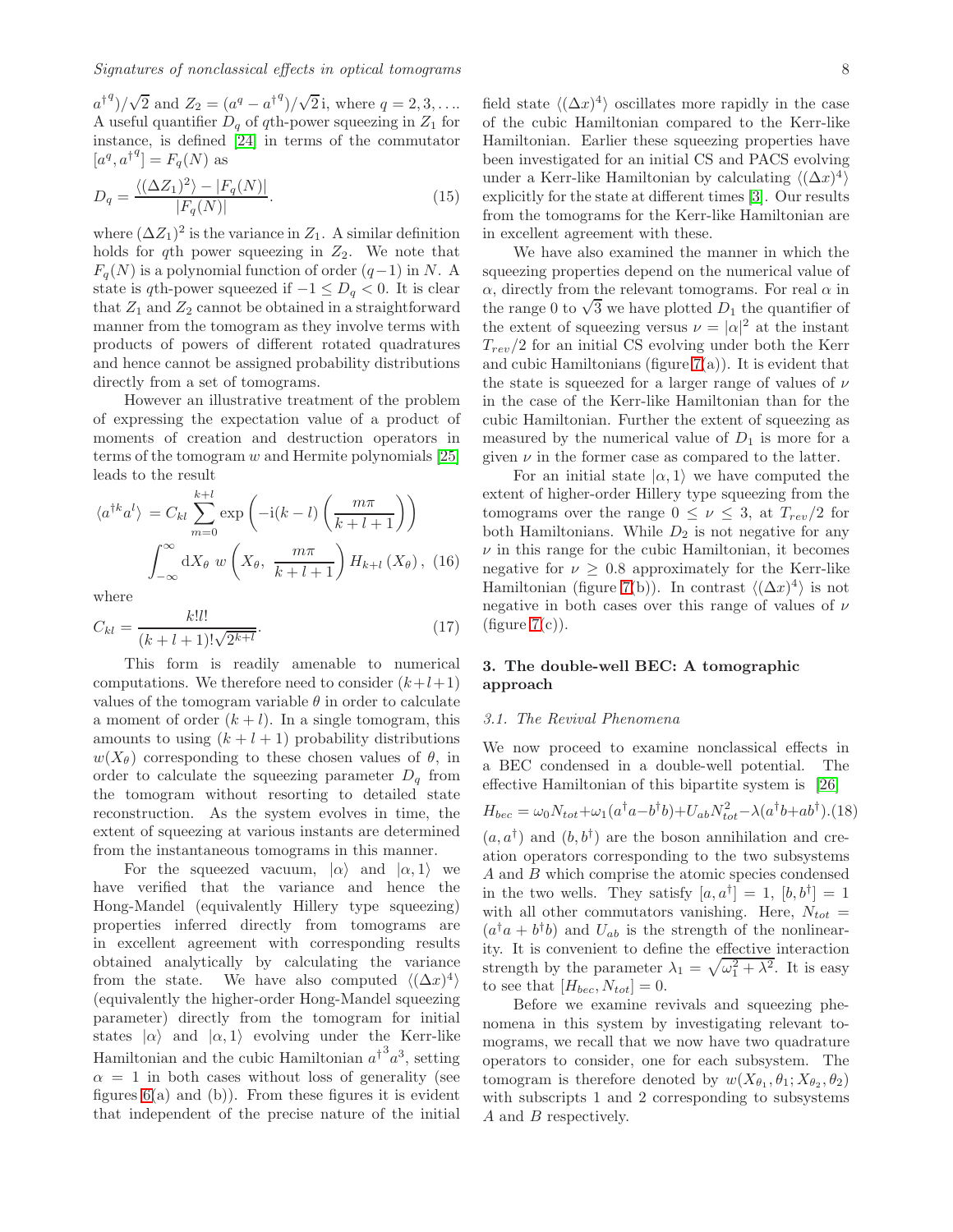<span id="page-8-1"></span>

Figure 7: (a)  $D_1$  for initial  $|\alpha\rangle$ , (b)  $D_2$  for initial  $|\alpha,1\rangle$ , and (c)  $\langle (\Delta x)^4 \rangle$  for initial  $|\alpha,1\rangle$  versus  $\nu$  for real  $\alpha$  at instant  $\frac{T_{rev}}{2}$ . The solid (dashed) line corresponds to the Kerr (respectively cubic) Hamiltonian.

<span id="page-8-0"></span>

Figure 6: Hong-Mandel squeezing as a function of scaled time  $t/T_{rev}$  for initial states (a)| $\alpha$  and (b)| $\alpha$ , 1) with  $\alpha = 1$ . The solid (dashed) line corresponds to the Kerr (respectively cubic) Hamiltonian.

Analogous to the single-mode example we now consider a pure state  $|\psi\rangle$  expanded in the Fock bases  $\{|m\rangle\}, \{|n\rangle\}$  corresponding to subsystems A and B respectively as  $|\psi\rangle = \sum_{m,n=0}^{\infty} c_{mn} |m;n\rangle$ , where  $|m;n\rangle$ is a short-hand notation for  $(|m\rangle \otimes |n\rangle)$  and  $c_{mn}$  are the expansion coefficients.

It is straightforward to extend the procedure for expressing the optical tomogram in the singlemode example in terms of Hermite polynomials to a generic bipartite system whose subsystems are infinitedimensional. We can see that analogous to [\(10\)](#page-4-1), in this case we have

$$
w(X_{\theta_1}, \theta_1; X_{\theta_2}, \theta_2) = \frac{\exp(-X_{\theta_1}^2 - X_{\theta_2}^2)}{\pi} \times \left| \sum_{m,n=0}^{\infty} \frac{c_{mn} e^{-i(m\theta_1 + n\theta_2)}}{\sqrt{m! n! 2^{m+n}}} H_m(X_{\theta_1}) H_n(X_{\theta_2}) \right|^2.
$$
 (19)

The tomograms corresponding to the two subsystems (reduced tomograms) are given by

$$
w_1(X_{\theta_1}, \theta_1) = \int_{-\infty}^{\infty} w(X_{\theta_1}, \theta_1; X_{\theta_2}, \theta_2) dX_{\theta_2}, \tag{20}
$$

for any fixed value of  $\theta_2$  and

$$
w_2(X_{\theta_2}, \theta_2) = \int_{-\infty}^{\infty} w(X_{\theta_1}, \theta_1; X_{\theta_2}, \theta_2) dX_{\theta_1}
$$
 (21)

for any fixed value of  $\theta_1$ .

We denote by  $|\alpha_a\rangle$  (respectively  $|\alpha_b\rangle$ ) the CS formed from the condensate corresponding to subsystem A (respectively B) and by  $|\alpha_a, 1\rangle$  (respectively  $|\alpha_b, 1\rangle$  a 1-boson added CS corresponding to subsystem A (respectively B). The initial states considered by us are factored product states of the form  $|\alpha_a\rangle \otimes |\alpha_b\rangle$ (denoted by  $|\psi_{00}\rangle$ ),  $|\alpha_a,1\rangle \otimes |\alpha_b,1\rangle$  denoted by  $|\psi_{11}\rangle$ ) and  $|\alpha_a, 1\rangle \otimes |\alpha_b\rangle$  (denoted by  $|\psi_{10}\rangle$ ).

The state at a subsequent time  $t$  is entangled in general and corresponding to the initial state  $|\psi_{00}\rangle$  we have [\[26\]](#page-15-24)

<span id="page-8-2"></span>
$$
|\psi_{00}(t)\rangle = \exp(-n/2) \sum_{p,q=0}^{\infty} \frac{(\alpha(t))^p (\beta(t))^q}{\sqrt{p!q!}} \exp(-it(\omega_0(p+q) + U_{ab}(p+q)^2)) |p;q\rangle. (22)
$$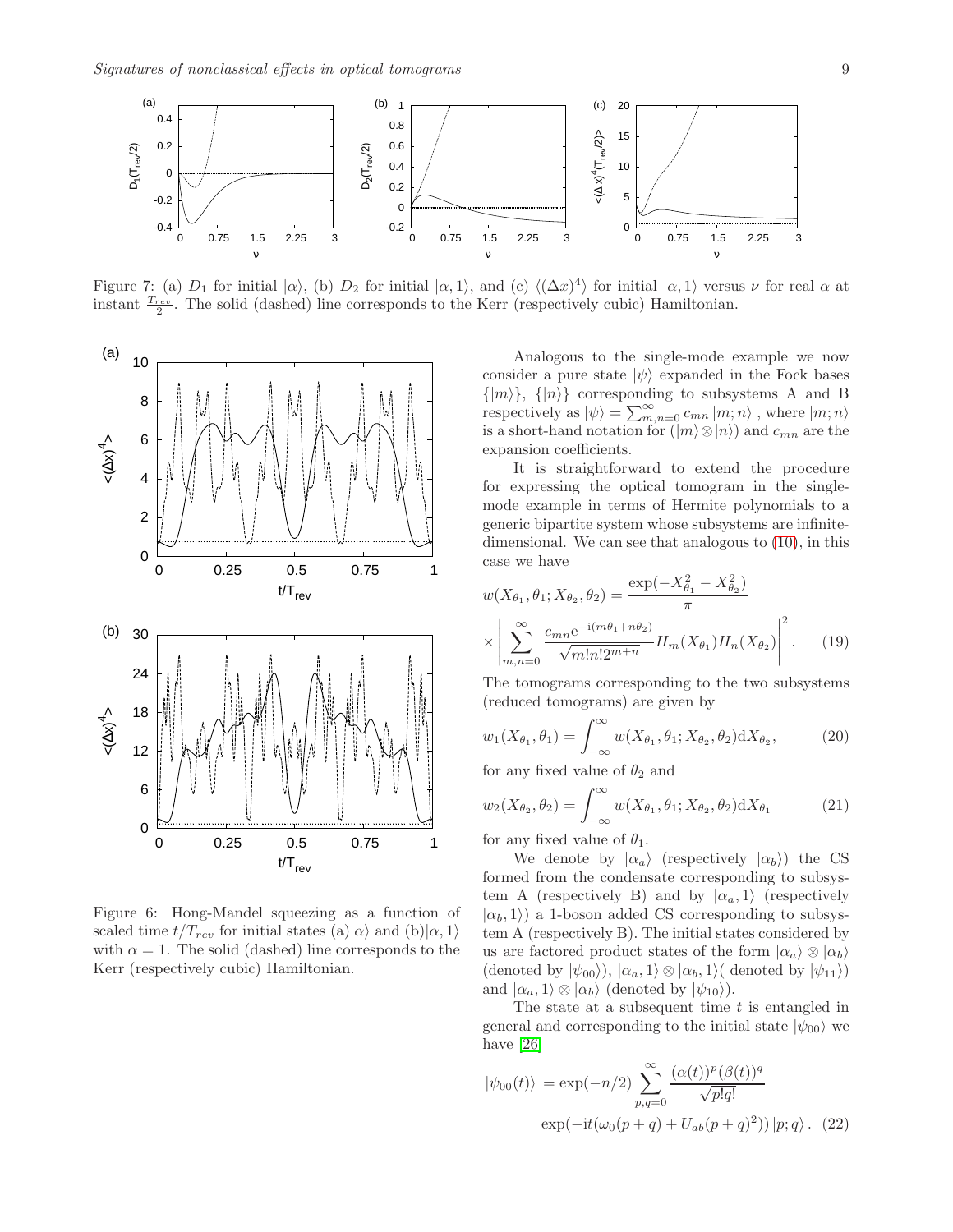Here,

<span id="page-9-0"></span>
$$
\alpha(t) = \alpha_a \cos(\lambda_1 t) + i \frac{\sin(\lambda_1 t)}{\lambda_1} (\lambda \alpha_b - \omega_1 \alpha_a), \quad (23)
$$

<span id="page-9-1"></span>
$$
\beta(t) = \alpha_b \cos(\lambda_1 t) + i \frac{\sin(\lambda_1 t)}{\lambda_1} (\lambda \alpha_a + \omega_1 \alpha_b), \quad (24)
$$

and  $n = (|\alpha_a|^2 + |\alpha_b|^2)$  [\[26\]](#page-15-24).

We can use a similar procedure to obtain  $|\psi_{10}(t)\rangle$ and  $|\psi_{11}(t)\rangle$ . We have

$$
|\psi_{10}(t)\rangle = \frac{1}{d_{10}} \left( a^{\dagger} \lambda_1 \cos(\lambda_1 t) + i(\lambda b^{\dagger} - \omega_1 a^{\dagger}) \sin(\lambda_1 t) \right) \times \exp(-iU_{ab}(2N+1)t) |\psi_{00}(t)\rangle, \quad (25)
$$

and

$$
|\psi_{11}(t)\rangle = \frac{1}{d_{11}} \left( 2\omega_1^2 a^\dagger b^\dagger + \omega_1 \lambda \left( a^{\dagger 2} - b^{\dagger 2} \right) + \cos(2\lambda_1 t) \left( 2\lambda^2 a^\dagger b^\dagger - \omega_1 \lambda \left( a^{\dagger 2} - b^{\dagger 2} \right) \right) + \mathrm{i} \sin(2\lambda_1 t) \lambda \lambda_1 (a^{\dagger 2} + b^{\dagger 2}) \right) \times \exp(-4\mathrm{i} U_{ab}(N+1)t) |\psi_{00}(t)\rangle. \tag{26}
$$

Here  $d_{10} = \lambda_1 \exp(i\omega_0 t) \sqrt{1 + |\alpha_a|^2}$  and  $d_{11} =$  $2\lambda_1^2 \exp(2\mathrm{i}\omega_0 t)\sqrt{1+|\alpha_a|^2}\sqrt{1+|\alpha_b|^2}.$ 

We have obtained a form for the density matrix which is very useful in numerical computations. The salient steps in the calculation of the density matrix  $\rho_{m_1,m_2}$  corresponding to the factored product state  $|\alpha_a, m_1\rangle \otimes |\alpha_b, m_2\rangle$  for any positive integer value of  $m_1$  and  $m_2$  are outlined in the Appendix. We have shown there that  $\rho_{m_1,m_2}$  can be expressed in terms of an operator  $M_{m_1,m_2}(t)$  and  $|\psi_{00}(t)\rangle$  as

 $\rho_{m_1,m_2}(t) = M_{m_1,m_2}(t) \left| \psi_{00}(t) \right\rangle \left\langle \psi_{00}(t) \right| M_{m_1,m_2}^{\dagger}(t)$ .(27) Defining  $p_{max} = (k + m_2 - l)$  and  $q_{max} = (l + m_1 - k)$ we have

$$
M_{m_1,m_2}(t) = \frac{1}{\kappa} \left[ \sum_{k=0}^{m_1} \sum_{l=0}^{m_2} \sum_{p=0}^{p_{max}} \sum_{q=0}^{q_{max}} (-1)^{k-p} \binom{m_1}{k} \binom{m_2}{l} \right]
$$

$$
\binom{p_{max}}{p} \binom{q_{max}}{q} \exp(-i\lambda_1 t (2(k-l) + m_2 - m_1))
$$

$$
(\cos(\gamma/2))^{(k+l+p+q)} (\sin(\gamma/2))^{(2(m_1+m_2)-(k+l+p+q))}
$$

$$
a^{\dagger (p+q_{max}-q)} b^{\dagger (q+p_{max}-p)} \right] \exp(-i\omega_0 t (m_1 + m_2))
$$

$$
\times \exp(-iU_{ab} t (m_1 + m_2) (2N_{tot} + m_1 + m_2)). \tag{28}
$$

Here  $\kappa = \sqrt{m_1! L_{m_1}(-|\alpha_a|^2) m_2! L_{m_2}(-|\alpha_b|^2)}$  and  $\gamma =$  $\cos^{-1}(\omega_1/\lambda_1)$ .  $L_m$  are the Laguerre polynomials which appear in the normalization of  $|\alpha, m\rangle$ . This expression for the general density matrix can be easily seen to reduce to the forms needed in our case where the states are  $|\psi_{00}(t)\rangle$ ,  $|\psi_{11}(t)\rangle$  and  $|\psi_{10}(t)\rangle$ .

We now proceed to examine the revival phenomena by studying appropriate tomograms in this case. A straightforward calculation reveals that full and fractional revivals occur provided  $\omega_0 = mU_{ab}$ ,  $\lambda_1 = m'U_{ab}$ ,  $m, m' \in \mathbb{Z}$ , and  $(m + m')$  is odd. Fractional revivals occur at fractions of the revival period  $T_{rev}$ (which is equal to  $\pi/U_{ab}$ ). This follows (similar to the single-mode case) from the periodicity property of  $\exp(-iU_{ab}N_{tot}^2)$ . For instance, we can easily show that an initial state  $|\psi_{00}\rangle$  evolves at an instant  $\pi/(sU_{ab})$  (s: even integer) to

$$
|\psi_{00}(\pi/sU_{ab})\rangle = \sum_{j=0}^{s-1} a_j |\alpha(\pi/sU_{ab})e^{-i\pi(m+2j)/s}\rangle
$$

$$
\otimes |\beta(\pi/sU_{ab})e^{-i\pi(m+2j)/s}\rangle, \qquad (29)
$$

If s is an odd integer,

$$
|\psi_{00}(\pi/sU_{ab})\rangle = \sum_{j=0}^{s-1} b_j |\alpha(\pi/sU_{ab})e^{-i\pi(m+2j+1)/s}\rangle
$$

$$
\otimes |\beta(\pi/sU_{ab})e^{-i\pi(m+2j+1)/s}\rangle. \quad (30)
$$

Note that  $\alpha \left( \frac{\pi}{sU_{ab}} \right)$  and  $\beta \left( \frac{\pi}{sU_{ab}} \right)$  are obtained from [\(23\)](#page-9-0) and [\(24\)](#page-9-1).

We recall that in the single-mode system the occurrence of full and fractional revivals are related to the presence of distinct strands in the tomogram. In this bipartite system however, the tomogram is a 4-dimensional hypersurface. Hence we need to consider appropriate sections to identify and examine nonclassical effects. The 2-dimensional section  $(X_{\theta_2}$  - $X_{\theta_1}$  obtained by setting  $\theta_1$  and  $\theta_2$  constant is a natural choice for investigating not only revival phenomena but also squeezing properties. In contrast to the singlemode case where strands appear in the tomograms these sections are characterized by 'blobs' at instants of fractional revivals. The number of blobs gives the number of subpackets in the wave packet.

Although  $|\alpha\rangle$  is expanded as an infinite superposition of photon number states, in practice, a numerical computation can be carried out using only a large but finite sum of these basis states. An alternative is to use truncated coherent state(TCS) [\[27\]](#page-15-25) instead of the standard CS. The latter are defined as

$$
|\alpha\rangle_{tcs} = \frac{1}{\sum_{n=0}^{N_{max}} (|\alpha|^{2n}/n!)} \sum_{p=0}^{N_{max}} \frac{\alpha^p}{\sqrt{p!}} |p\rangle.
$$
 (31)

where  $N_{max}$  is a sufficiently large but finite integer. We have worked with an initial state  $|\alpha_a\rangle_{tcs} \otimes |\alpha_b\rangle_{tcs}$ instead of  $|\psi_{00}\rangle$  and verified that as this state evolves under  $H_{bec}$  the revival phenomena and squeezing properties mimic that of  $|\psi_{00}\rangle$  remarkably well. Hence we have used initial states  $|\psi_{00}\rangle$ ,  $|\psi_{10}\rangle$  and  $|\psi_{11}\rangle$  for our numerical computations. We set  $\theta_1 = \theta_2 = 0$ ,  $\omega_0 = 10$ ,  $\omega_1 = 3, \lambda = 4, U_{ab} = 1, \text{ and } \alpha_a = \alpha_b = 10 \text{ in figures } 8$  $\omega_1 = 3, \lambda = 4, U_{ab} = 1, \text{ and } \alpha_a = \alpha_b = 10 \text{ in figures } 8$ (a)-(d) where we present tomograms corresponding to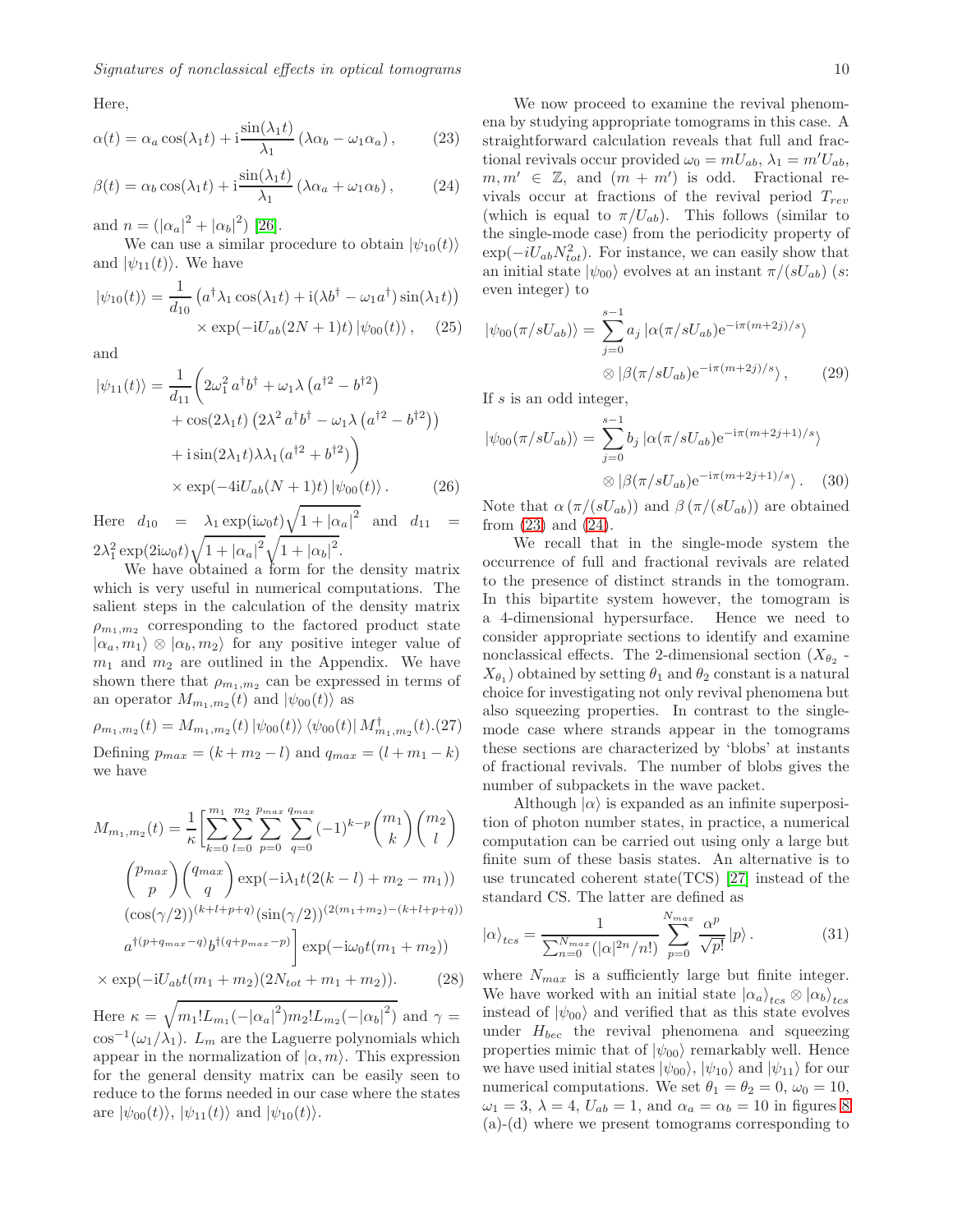different fractional revivals for the initial state  $|\psi_{00}\rangle$ . At instants  $T_{rev}/4$ ,  $T_{rev}/3$  and  $T_{rev}$  (figures [8\(](#page-10-0)a), (b) and (d) respectively) we see 4, 3 and a single blob in the tomogram along with interference patterns as expected for this choice of values of  $\lambda_1$  and  $\omega_0$  for they satisfy the conditions  $\omega_0 = mU_{ab}, \lambda_1 = m'U_{ab}, m, m' \in \mathbb{Z}$ , and  $(m + m')$  is odd, necessary for the revival phenomena to occur. However in figure [8\(](#page-10-0)c) corresponding to the instant  $T_{rev}/2$  blobs are absent and we merely see interference patterns. This is primarily due to the specific choice of real values of  $\alpha_a$  and  $\alpha_b$  as explained below. At the instant  $T_{rev}/2$  it follows from [\(22\)](#page-8-2) that the state of the system can be expanded in terms of superpositions of factored products of CS corresponding to  $A$  and  $B$  as

$$
|\psi_{00}(T_{rev}/2)\rangle = \frac{(1 - i)}{2} | -2i/\sqrt{10}\rangle \otimes |-14i/\sqrt{10}\rangle + \frac{(1 + i)}{2} |2i/\sqrt{10}\rangle \otimes |14i/\sqrt{10}\rangle. (32)
$$

It is now straightforward to see why the interference patterns alone appear in the tomogram, as a simple calculation gives

$$
|\psi_{00}(X_{10}, X_{20})|^2 = |\langle X_{10}, 0; X_{20}, 0|\psi_{00}(T_{rev}/2)\rangle|^2
$$
  
= 
$$
\frac{1}{\pi}e^{-(X_{10}^2 + X_{20}^2)} \left(1 - \sin(4(X_{10} + 7X_{20})/\sqrt{5})\right).
$$
 (33)

Here  $X_{10}$  denotes  $X_{\theta_1}$  for  $\theta_1 = 0$  and  $X_{20}$  denotes  $X_{\theta_2}$ for  $\theta_2 = 0$ . In contrast, it can be seen that if  $\alpha_a$  and  $\alpha_b$ were chosen to be generic complex numbers two blobs together with the interference pattern would be seen to appear at  $T_{rev}/2$  also.

Similar results hold in the case of initial states  $|\psi_{11}\rangle$  and  $|\psi_{10}\rangle$ .

# 3.2. Squeezing and higher-order squeezing of the condensate

The extent of Hong-Mandel squeezing is simply obtained as in the single-mode example, by calculating the central moments of the probability distribution corresponding to the quadrature. We examine twomode squeezing by evaluating appropriate moments of the quadrature variable  $\eta = (a + a^{\dagger} + b + b^{\dagger})/2\sqrt{2}$ . These are obtained from the  $\theta_1 = \theta_2 = 0$  section of the tomogram as the system evolves in time. These moments have also been obtained by explicit calculation of the relevant expectation values of  $\eta$ in the state of the system at different times. In both cases the initial state considered is  $|\psi_{00}\rangle$ . In figures [9](#page-11-0) (a)-(d), the variance and  $2q$ -order moments for  $q = 1, 2, 3$  and 4 obtained both from the states and directly from the tomogram are plotted as a function of time. It is evident that they are in excellent agreement with each other at all instants. The horizontal line in each figure denotes the value below which the state is squeezed. For all values of  $q$  considered,

<span id="page-10-0"></span>

Figure 8: Sections of the optical tomogram for  $\theta_1 =$  $\theta_2 = 0$  at instants of fractional revivals (a) $T_{rev}/4$ , (b)  $T_{rev}/3$ , (c)  $T_{rev}/2$ , and (d)  $T_{rev}$ .  $\alpha_a = \alpha_b = \sqrt{10}$ , for an initial state  $|\psi_{00}\rangle$ .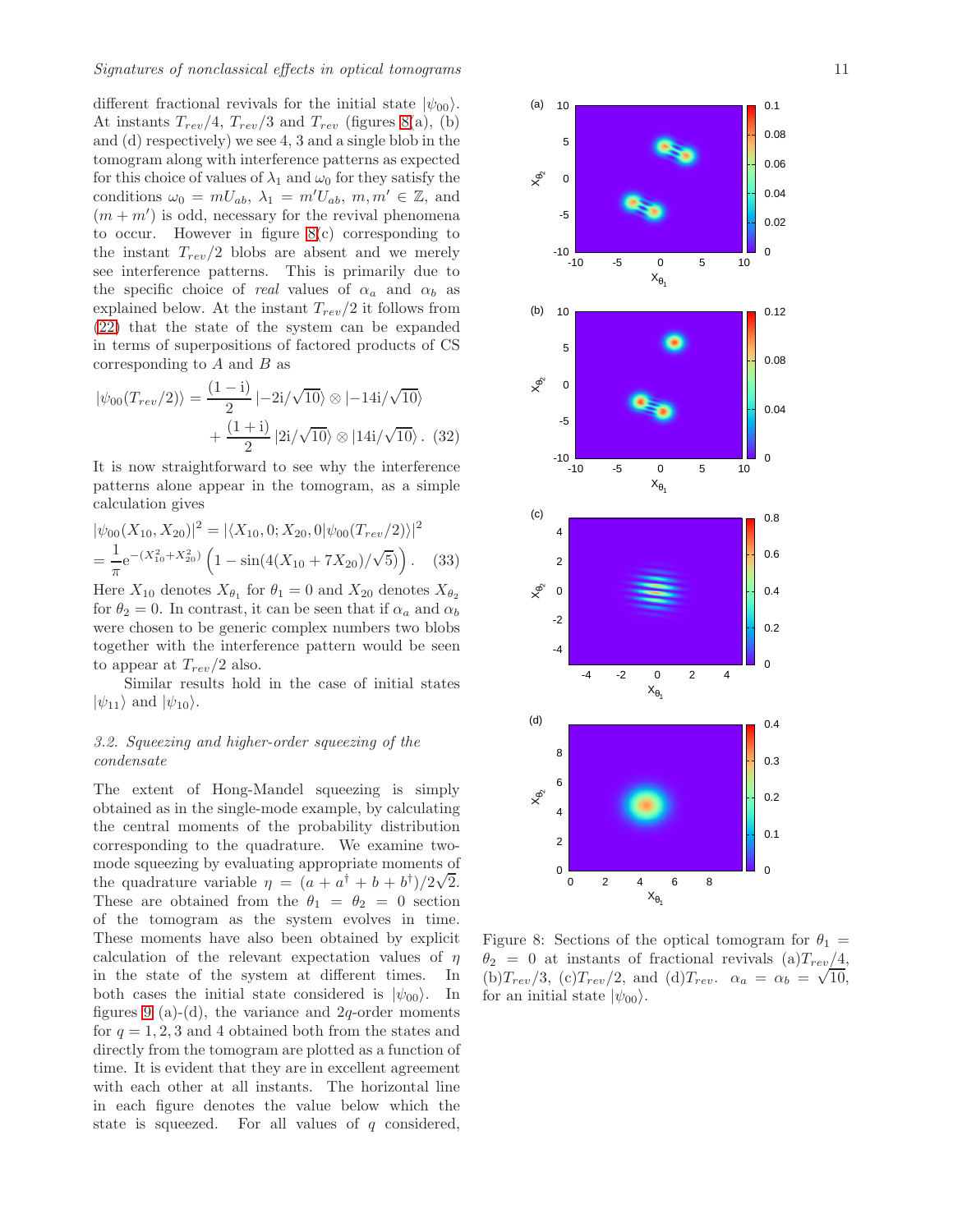<span id="page-11-0"></span>

Figure 9: 2q-order moment of  $\eta = (a + a^{\dagger} + b + b^{\dagger})/2\sqrt{2}$ versus  $t/T_{rev}$  with  $|\alpha_a| = |\alpha_b| = 1$ , for (a)  $q = 1$ , (b)  $q = 2$ , (c)  $q = 3$ , and (d)  $q = 4$ . Moments obtained directly from the tomogram are denoted by green crosses and those from the state by the red solid curve. The horizontal line denotes the moment corresponding to the CS.

the state is squeezed (higher-order squeezed) in the neighborhood of revivals, and the actual magnitude at various instants is considerably sensitive to the value of q as expected. We have also verified that the extent of this Hong-Mandel squeezing depends on the magnitude of  $\alpha_a$  and  $\alpha_b$  at various instants of time.

For numerical computation of the Hillery type higher-order squeezing recall that in the single-mode case we used the expression [\[25\]](#page-15-23) for moments of the creation and destruction operators in terms of the tomogram and Hermite polynomials given by

$$
\langle a^{\dagger k} a^{l} \rangle = C_{kl} \sum_{m=0}^{k+l} \exp\left(-i(k-l)\left(\frac{m\pi}{k+l+1}\right)\right)
$$

$$
\int_{-\infty}^{\infty} dX_{\theta} w\left(X_{\theta}, \frac{m\pi}{k+l+1}\right) H_{k+l}(X_{\theta}), \quad (34)
$$

where

$$
C_{kl} = \frac{k!l!}{(k+l+1)!\sqrt{2^{k+l}}}.
$$
\n(35)

A straightforward extension to the two-mode system gives us the required expression

$$
\langle a^{\dagger k} a^{l} b^{\dagger m} b^{n} \rangle = c_{klmn} \sum_{p=0}^{k+l} \sum_{q=0}^{m+n} \exp(-i(k-l)\theta_{1p})
$$
  
\n
$$
\exp(-i(m-n)\theta_{2q}) \int_{-\infty}^{+\infty} dX_{\theta_{1p}} \int_{-\infty}^{+\infty} dX_{\theta_{2q}}
$$
  
\n
$$
w(X_{\theta_{1p}}, \theta_{1p}; X_{\theta_{2q}}, \theta_{2q}) H_{k+l}(X_{\theta_{1p}}) H_{m+n}(X_{\theta_{2q}}). (36)
$$

Here

$$
c_{klmn} = \frac{k! l! m! n!}{(k+l+1)!(m+n+1)! \sqrt{2^{k+l+m+n}}},
$$

 $\theta_{1p} = \frac{p\pi}{k+l+1}$ , and  $\theta_{2q} = \frac{q\pi}{m+n+1}$ . Note that  $(k +$  $l + 1$  $(m + n + 1)$  gives the number of 2- dimensional slices of the tomogram that are required to calculate  $\langle a^{\dagger k}a^l b^{\dagger m}b^n \rangle.$ 

In figures [10](#page-12-0) (a)-(d)  $D_q(t)$  obtained both from the states and directly from the tomogram for an initial state  $|\psi_{00}\rangle$  are compared and seen to be in excellent agreement. It is clear from the figures that for higher values of  $q$  there are more instants of time when higherorder squeezing occurs as expected from the fact that more cross terms involving the creation and destruction operators arise with increase in  $q$ . We have also verified that both the Hong-Mandel and Hillery type squeezing and higher-order squeezing parameters obtained from tomograms and from expectation values of appropriate operators for the initial states  $|\psi_{10}\rangle$  and  $|\psi_{11}\rangle$  were equal to each other at all instants between  $t = 0$  and  $T_{rev}$ .

#### 3.3. Subsystem entropies from tomograms

This bipartite system provides an ideal framework for investigating a subsystem's nonclassical properties from the tomogram. We are primarily interested in computing the quantum information entropy and entropic squeezing properties of the subsystem as it evolves in time. Further, we extract the subsystem von Neumann entropy from the tomogram to quantify the extent of entanglement between the two condensates trapped in the double well. (Without loss of generality we have considered subsystem A by setting  $\theta_2 = 0$ ,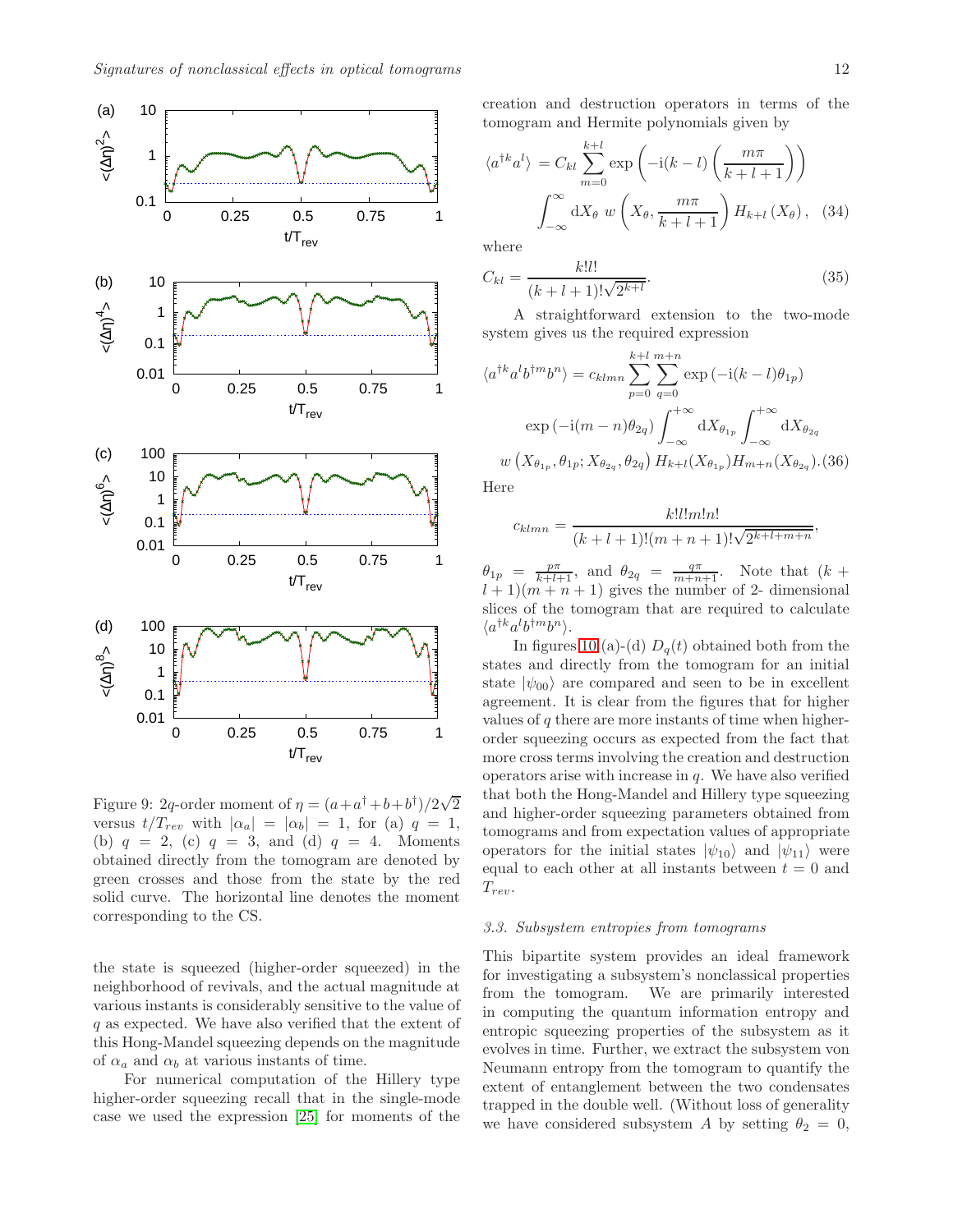<span id="page-12-0"></span>

Figure 10:  $D_q(t)$  versus  $t/T_{rev}$  for  $|\alpha_a| = |\alpha_b| = 1$ and (a)  $q = 1$ , (b)  $q = 2$ , (c)  $q = 3$ , and (d) $q = 4$ . The squeezing parameter obtained directly from the tomogram is denoted by green crosses and that from the state by the red solid curve. The horizontal line corresponds to  $D_q(t) = 0$ .

and integrating over the full range of  $X_{\theta_2}$  to obtain  $w(X_{\theta_1}, \theta_1)).$ 

In order to examine entropic squeezing we have further set  $\theta_1 = 0$  and investigated the manner in which  $S_0$  (the information entropy of subsystem A given by  $-\int_{-\infty}^{\infty} dX_{\theta_1} w_1 \log w_1$  varies as the system evolves in time. (Here  $w_1$  denotes  $w(X_{\theta_1})$ ). This information entropy has been plotted in figures [11](#page-12-1) (a)-(c) for initial states  $|\psi_{00}\rangle$ ,  $|\psi_{10}\rangle$  and  $|\psi_{11}\rangle$  respectively. The horizontal line in these figures denotes the numerical

<span id="page-12-1"></span>

Figure 11: Quantum information entropy  $S_0$  versus  $t/T_{rev}$  for initial states (a)  $|\psi_{00}\rangle$ , (b)  $|\psi_{10}\rangle$ , and (c)  $|\psi_{11}\rangle$  for  $\alpha_a = \alpha_b = 1$ .

value below which entropic squeezing occurs in the quadrature considered. We see that entropic squeezing occurs close to  $t = 0$  and  $T_{rev}$ . At other instants the entropy is significantly higher in the case of initial states  $|\psi_{10}\rangle$  and  $|\psi_{11}\rangle$  compared to initial ideal coherence. This feature is very prominent close to  $T_{rev}/2$ . Further, comparing (b) and (c) it is clear that  $S_0$  is larger at all instants if both subsystems depart from coherence initially, compared to the case where one of them displays initial coherence.

Figures [12](#page-13-0) (a), (b) and (d) show the variation of  $S_0$  corresponding to subsystem A with  $|\alpha_a|^2$  and  $|\alpha_b|^2$ , at  $T_{rev}/2$ , for initial states  $|\psi_{00}\rangle$ ,  $|\psi_{10}\rangle$  and  $|\psi_{11}\rangle$  respectively. Figure [12](#page-13-0) (c) corresponds to the entropy of subsystem B for an initial state  $|\psi_{10}\rangle$ . This facilitates comparison of the features in figures [12](#page-13-0) (b) and (c) where for the same asymmetric initial state the two subsystems examined are different. It is evident that  $S_0$  corresponding to A is not squeezed while that corresponding to  $B$  exhibits squeezing for some values of  $\alpha_a$  and  $\alpha_b$ . The role played by the asymmetry in the initial states of the two subsystems is thus clearly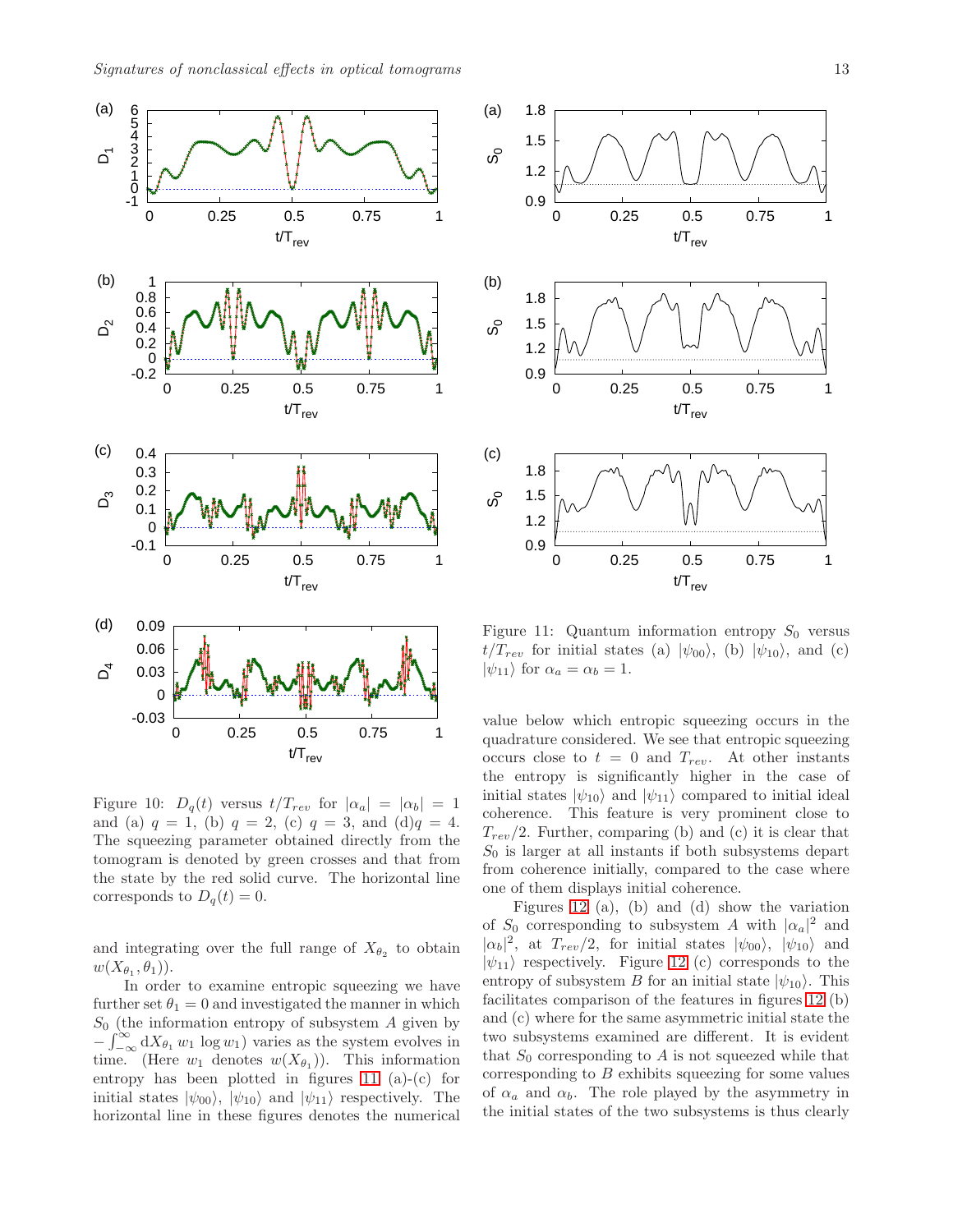<span id="page-13-0"></span>

Figure 12: Quantum information entropy  $S_0$  versus  $|\alpha_a|^2$  and  $|\alpha_b|^2$  at  $T_{rev}/2$  for initial states (a)  $|\psi_{00}\rangle$ , (b) and (c)  $|\psi_{10}\rangle$ , and (d)  $|\psi_{11}\rangle$ .

brought out in these figures. It is also clear from figures [12](#page-13-0) (a)-(d) that entropic squeezing is more if the initial states of the subsystems are coherent.

Finally, we identify the extent of entanglement between  $A$  and  $B$  in terms of quantities which are accessible from the tomogram. 'Information transfer'

between  $A$  and  $B$  takes place because of the interaction and consequent entanglement between them. Hence we investigate the possibility of defining a quantum analogue of mutual information between two classical systems which could be used as an entanglement measure. We recall that  $w_1$  is independent of the value of  $\theta_2$  and hence the information entropy

$$
S(\theta_1) = -\int_{-\infty}^{\infty} \mathrm{d}X_{\theta_1} w_1 \, \log w_1,\tag{37}
$$

is also independent of the value of  $\theta_2$ . A similar statement holds for  $S(\theta_2)$ . (Recall that  $S_0$  is merely  $S_{\theta_1=0}$ .) However,

$$
S(\theta_1, \theta_2) = -\int_{-\infty}^{\infty} dX_{\theta_1} \int_{-\infty}^{\infty} dX_{\theta_2} w(X_{\theta_1}, \theta_1; X_{\theta_2}, \theta_2)
$$

$$
\log w(X_{\theta_1}, \theta_1; X_{\theta_2}, \theta_2).
$$
 (38)

clearly depends on the values of both  $\theta_1$  and  $\theta_2$ . We can now define, following the notation in [\[28\]](#page-15-26)

$$
S(\theta_1 : \theta_2) = S(\theta_1) + S(\theta_2) - S(\theta_1, \theta_2).
$$
 (39)

 $S(\theta_1 : \theta_2)$  is analogous to the classical mutual information. We can now get the entanglement measure  $S(A : B)$  by averaging  $S(\theta_1 : \theta_2)$  over  $\theta_1$  and  $\theta_2$ . We have numerically verified that with as few as five values of  $\theta_i$  (i = 1, 2), which are equally spaced over the interval  $[0, \pi]$  and hence 25 different pairs  $(\theta_1, \theta_2)$ , the temporal behavior of  $S(A : B)$  effectively mimics that of the SVNE or the SLE.

This is evident from figures [13](#page-14-0)  $(a)-(c)$  where we have set  $\alpha_a = \alpha_b = 1$  and considered the three initial states  $|\psi_{00}\rangle$ ,  $|\psi_{10}\rangle$  and  $|\psi_{11}\rangle$ .

In this paper we have established how tomograms can be exploited to identify and characterize a variety of nonclassical effects such as the wave packet revival phenomena and squeezing and higher-order squeezing in both single-mode and bipartite systems. While a simple relation has been shown to exist between the number of strands in tomogram patterns and the nature of fractional revivals when a single-mode radiation field propagates in a Kerr-like medium [\[18\]](#page-15-16) our investigations reveal that this no longer holds even in single-mode systems which display super-revivals during temporal evolution. We have also analyzed the revival phenomena in bipartite systems such as the double-well BEC evolving in time, solely from tomograms. We have obtained the extent of squeezing and also higher-order Hong-Mandel and Hillery type squeezing for both systems from tomograms. We have also investigated entropic squeezing and the extent of bipartite entanglement in detail from the tomograms alone in the case of the double-well BEC and suggested how an entanglement measure which mimics the SVNE and the SLE can be obtained from the tomograms at all instants of time. In the single-mode example we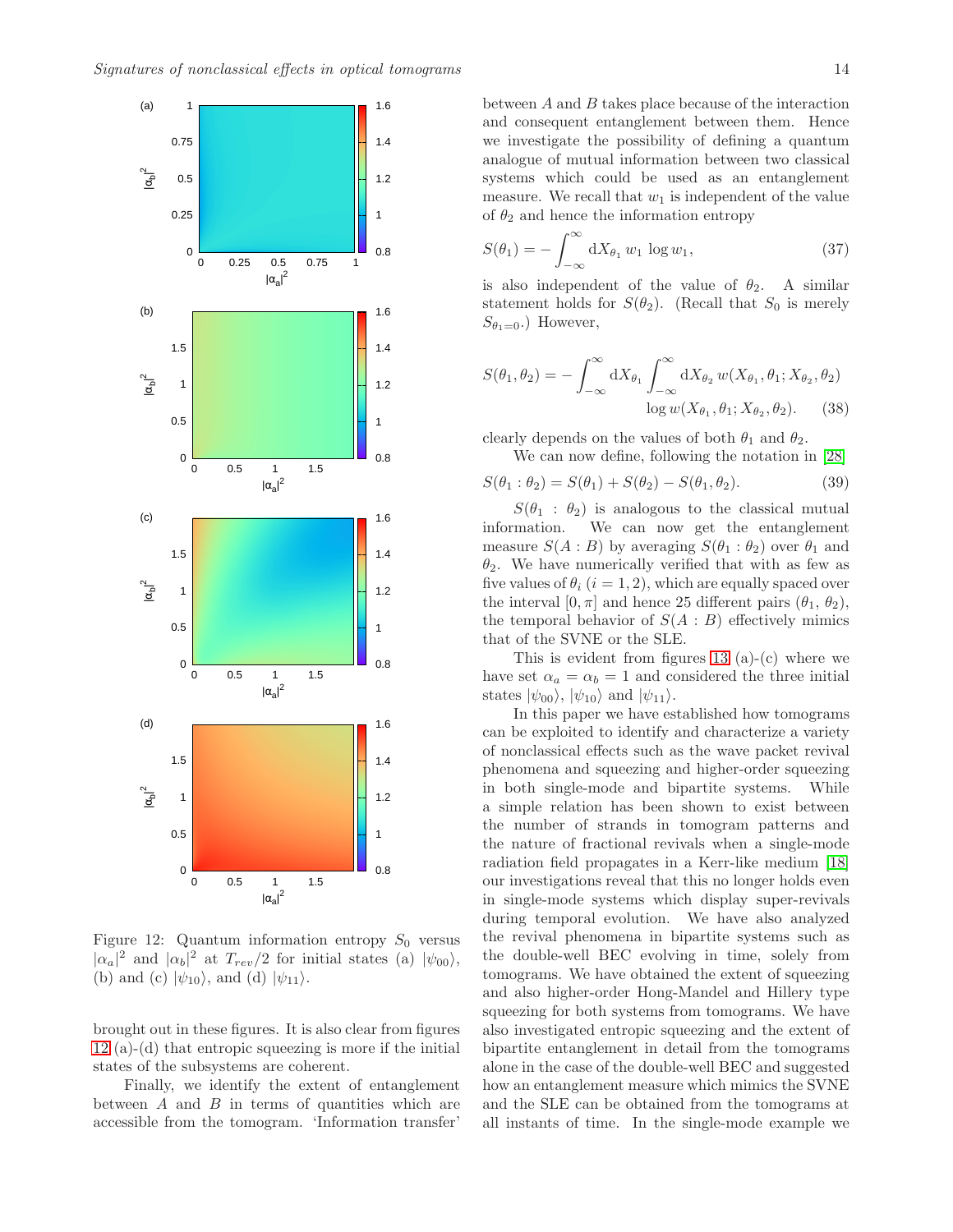<span id="page-14-0"></span>

Figure 13: Entanglement measures versus  $t/T_{rev}$  for initial states (a)| $|\psi_{00}\rangle$ , (b)  $|\psi_{10}\rangle$  and (c)  $|\psi_{11}\rangle$  with  $\alpha_a = \alpha_b = 1$ .  $S(A : B)$ , SVNE and SLE are respectively given by the solid red curve, the blue dotted curve and the green dashed curve.

have considered initial states which are either CS or PACS and in the bipartite system the initial states are factored products of CS and states which marginally depart from macroscopic coherence.

We have also undertaken similar investigations on the Jaynes-Cummings model of field-atom interactions. This helps in identifying how tomograms of systems with a few atomic energy levels differ from those of multi-level atoms. These results will be reported elsewhere.

The primary advantage of studying experimentally obtained tomograms in detail is that the entire state-reconstruction machinery can be bypassed in examining the nature and extent of nonclassical effects. This tomographic approach becomes particularly useful when examining physical systems which are evolving in time, because state reconstruction procedures at several different instants can be avoided. We have established how a wide spectrum of nonclassical effects can be quantitatively evaluated solely from tomograms.

### Appendix

#### Numerical computation of the two-mode density matrix

We outline the essential steps in computing the density matrix  $\rho_{m_1,m_2}(t)$  of the double-well BEC, for initial states  $|\psi_{m_1m_2}\rangle = |\alpha_a, m_1\rangle \otimes |\alpha_b, m_2\rangle$  with Hamiltonian  $H_{bec}$  [\(18\)](#page-7-0).

The procedure for obtaining  $\rho_{0,0}(t)$  the timeevolved density matrix corresponding to the initial state  $|\alpha_a\rangle \otimes |\alpha_b\rangle$  is outlined in [\[26\]](#page-15-24). We obtain  $\rho_{m_1,m_2}(t) = |\psi_{m_1m_2}(t)\rangle \langle \psi_{m_1m_2}(t)|$  from  $\rho_{0,0}(t)$ through appropriate transformations. We first write

$$
|\psi_{m_1m_2}(t)\rangle = M_{m_1,m_2}(t) |\psi_{00}(t)\rangle, \qquad (A.1)
$$

where

$$
M_{m_1,m_2}(t) = \frac{1}{\kappa} \exp(-iH_{beck})a^{\dagger m_1}b^{\dagger m_2} \exp(iH_{beck}), (A.2)
$$

and  $\kappa$  is given in terms of Laguerre polynomials as  $\sqrt{m_1!L_{m_1}(-|\alpha_a|^2)m_2!L_{m_2}(-|\alpha_b|^2)}$ . In order to recast  $M_{m_1,m_2}(t)$  in a simpler form we introduce the operator  $V = \exp(\gamma(a^{\dagger}b - b^{\dagger}a)/2), \text{ where } \gamma = \cos^{-1}(\omega_1/\lambda_1)$  [\[26\]](#page-15-24). Consequently,  $H_{bec}$  can be written as  $V H_V V^{\dagger}$ , where  $H_V = \omega_0 N_{tot} + \lambda_1 (a^\dagger a - b^\dagger b) + U_{ab} N_{tot}^2$ . Hence,  $M_{m_1,m_2}(t) = \frac{1}{\kappa} V \exp(-iH_V t) V^{\dagger} a^{\dagger m_1} b^{\dagger m_2}$  $V \exp(iH_V t) V^{\dagger}$ . (A.3)

This expression can now be simplified using the following identities which can be obtained in a straightforward manner by using the Baker-Hausdorff lemma.

$$
V^{\dagger}a^{\dagger}V = a^{\dagger}\cos(\gamma/2) + b^{\dagger}\sin(\gamma/2), \tag{A.4}
$$

$$
V^{\dagger}b^{\dagger}V = b^{\dagger}\cos(\gamma/2) - a^{\dagger}\sin(\gamma/2), \tag{A.5}
$$

$$
Va^{\dagger}V^{\dagger} = a^{\dagger}\cos(\gamma/2) - b^{\dagger}\sin(\gamma/2),\tag{A.6}
$$

$$
Vb^{\dagger}V^{\dagger} = b^{\dagger}\cos(\gamma/2) + a^{\dagger}\sin(\gamma/2),\tag{A.7}
$$
  
\n
$$
\exp(-\mathbf{i}) \cdot (a^{\dagger}a - b^{\dagger}b)^{\dagger} \cdot a^{\dagger}b^{\dagger}a \cdot \exp(\mathbf{i}) \cdot (a^{\dagger}a - b^{\dagger}b)^{\dagger})
$$

$$
\exp(-i\lambda_1(a^{\dagger}a - b^{\dagger}b)t)a^{\dagger p}b^{\dagger q}\exp(i\lambda_1(a^{\dagger}a - b^{\dagger}b)t)
$$
  
=  $a^{\dagger p}b^{\dagger q}\exp(-i(p-q)\lambda_1t)$ , (A.8)

$$
\exp(-\mathrm{i}\omega_0 N_{tot}t)a^{\dagger p}b^{\dagger q}\exp(\mathrm{i}\omega_0 N_{tot}t)
$$

$$
= a^{\dagger p} b^{\dagger q} \exp(-i(p+q)\omega_0 t),
$$
  
\n
$$
\exp(-iU_{ab} N_{tot}^2 t) a^{\dagger p} b^{\dagger q} \exp(iU_{ab} N_{tot}^2 t)
$$
\n(A.9)

$$
= a^{\dagger p} b^{\dagger q} \exp(-iU_{ab}t(p+q)(2N_{tot}+p+q)). \tag{A.10}
$$

Further, using binomial expansions for the two commuting operators  $a^{\dagger}$  and  $b^{\dagger}$  and defining  $p_{max}$  =  $(k + m<sub>2</sub> - l)$  and  $q<sub>max</sub> = (l + m<sub>1</sub> - k)$ , we arrive at the following simplified expression for  $M_{m_1,m_2}(t)$ .

$$
M_{m_1,m_2}(t) = \frac{1}{\kappa} \left[ \sum_{k=0}^{m_1} \sum_{l=0}^{m_2} \sum_{p=0}^{p_{max}} \sum_{q=0}^{q_{max}} (-1)^{k-p} \binom{m_1}{k} \binom{m_2}{l} \right]
$$

$$
\binom{p_{max}}{p} \binom{q_{max}}{q} \exp(-i\lambda_1 t(2(k-l) + m_2 - m_1))
$$

$$
(\cos(\gamma/2))^{(k+l+p+q)} (\sin(\gamma/2))^{(2(m_1+m_2)-(k+l+p+q))}
$$

$$
a^{\dagger(p+q_{max}-q)} b^{\dagger(q+p_{max}-p)} \right] \exp(-i\omega_0 t(m_1 + m_2))
$$

$$
\times \exp(-iU_{ab}t(m_1 + m_2)(2N_{tot} + m_1 + m_2)). \quad (A.11)
$$